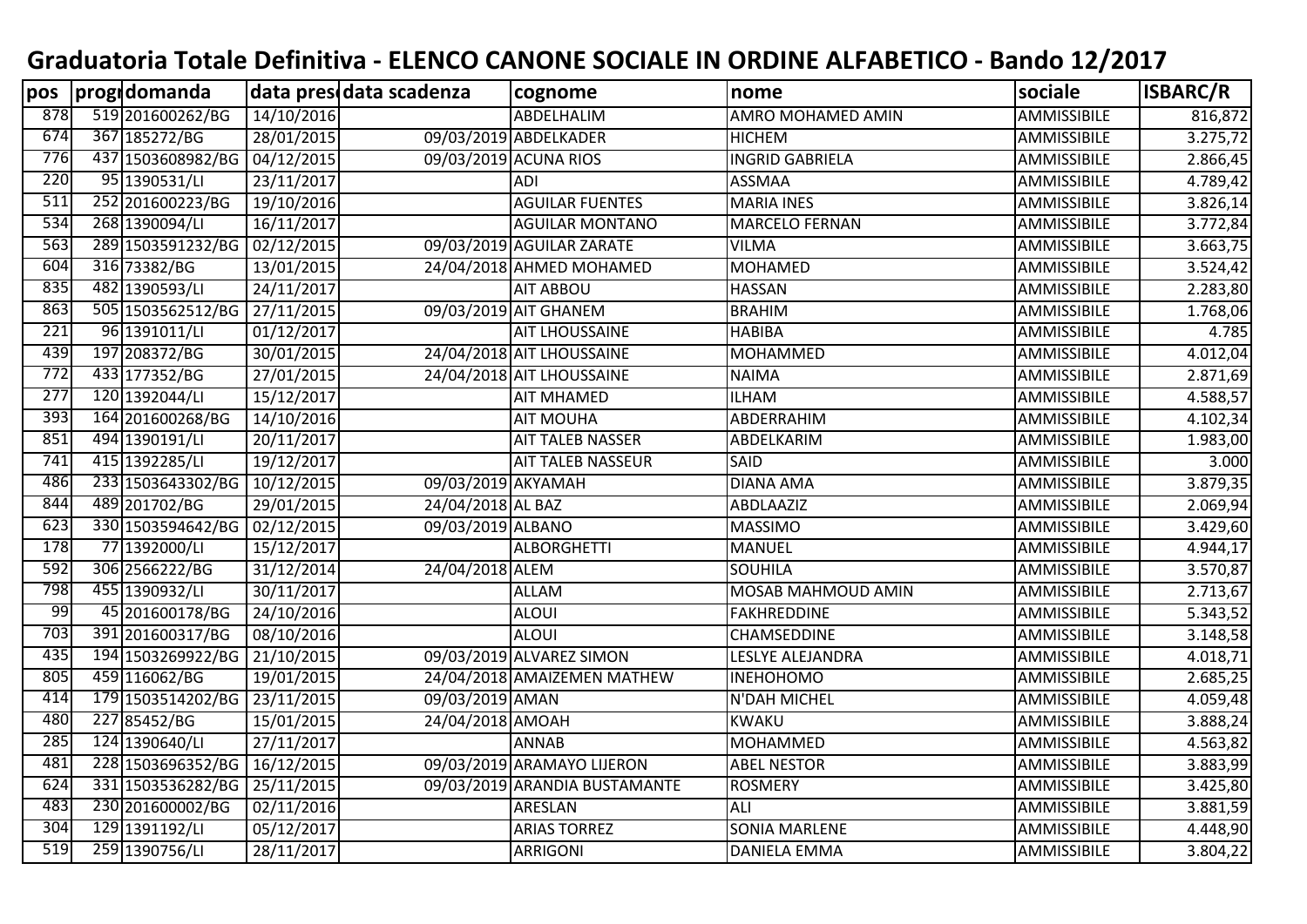| 680            | 372 150442/BG                | 23/01/2015 | 24/04/2018 ASARE  |                             | <b>ERIC KWAKU</b>     | AMMISSIBILE | 3.249,27 |
|----------------|------------------------------|------------|-------------------|-----------------------------|-----------------------|-------------|----------|
| 370            | 153 1503624762/BG            | 07/12/2015 | 09/03/2019 ATMANI |                             | <b>MOHAMED</b>        | AMMISSIBILE | 4.168,02 |
| 855            | 498 207742/BG                | 30/01/2015 | 24/04/2018 AYARI  |                             | <b>SLAH</b>           | AMMISSIBILE | 1.901,41 |
| 770            | 432 208922/BG                | 30/01/2015 | 24/04/2018 AZMIR  |                             | ABDELKEBIR            | AMMISSIBILE | 2.884,86 |
| 689            | 379 1390868/LI               | 29/11/2017 |                   | <b>BAALI</b>                | <b>YOUSSEF</b>        | AMMISSIBILE | 3.194,97 |
| 464            | 214 90492/BG                 | 15/01/2015 | 24/04/2018 BAAZZA |                             | ABDERRAHMANE          | AMMISSIBILE | 3.947,08 |
| 39             | $\overline{21 139162}8$ /LI  | 12/12/2017 |                   | <b>BAISINI</b>              | <b>DOMENICO</b>       | AMMISSIBILE | 5.938,56 |
| 554            | 283 1503280252/BG            | 22/10/2015 | 09/03/2019 BANAS  |                             | <b>GANNA</b>          | AMMISSIBILE | 3.692,56 |
| 574            | 296 1503567832/BG 30/11/2015 |            | 09/03/2019 BANCE  |                             | <b>HAROUNA</b>        | AMMISSIBILE | 3.636,53 |
| 344            | 144 1503390842/BG 06/11/2015 |            | 09/03/2019 BANSE  |                             | <b>ADAMA</b>          | AMMISSIBILE | 4.252,87 |
| 360            | 151 1503321232/BG            | 28/10/2015 | 09/03/2019 BARA   |                             | <b>SALAMATA</b>       | AMMISSIBILE | 4.187,45 |
| 132            | 59 1390746/LI                | 28/11/2017 |                   | <b>BARBARISI</b>            | <b>DIEGO</b>          | AMMISSIBILE | 5.136,01 |
| $\overline{2}$ | 2 1391595/LI                 | 12/12/2017 |                   | <b>BARONI</b>               | SILVANA               | AMMISSIBILE | 7.798,54 |
| 864            | 506 1503657622/BG            | 11/12/2015 |                   | 09/03/2019 BARRIOS AYZACAYO | <b>MARIA VIRGINIA</b> | AMMISSIBILE | 1.755,46 |
| 381            | 157 1390300/LI               | 21/11/2017 |                   | <b>BARRY DAO</b>            | RAMATOU               | AMMISSIBILE | 4.128,64 |
| 436            | 195 1503425042/BG            | 11/11/2015 | 09/03/2019 BASLAM |                             | <b>MOHAMED</b>        | AMMISSIBILE | 4.017,79 |
| 492            | 238 164452/BG                | 26/01/2015 |                   | 24/04/2018 BAUTISTA MARCA   | <b>BERTHA MARIA</b>   | AMMISSIBILE | 3.864,44 |
| 64             | 33 1391159/LI                | 04/12/2017 |                   | <b>BEL ASSAL</b>            | <b>FATIMA</b>         | AMMISSIBILE | 5.654,45 |
| 392            | 163 1503392622/BG            | 06/11/2015 |                   | 20/03/2020 BELALOUNA        | ABBES                 | AMMISSIBILE | 4.102,98 |
| 543            | 275 106552/BG                | 17/01/2015 |                   | 24/04/2018 BELTRAN TICONA   | <b>NOEMI</b>          | AMMISSIBILE | 3.736,28 |
| 224            | 97 1390663/LI                | 27/11/2017 |                   | <b>BEN ALAYA</b>            | <b>SOUHA</b>          | AMMISSIBILE | 4.785    |
| 256            | 111 1390970/LI               | 30/11/2017 |                   | <b>BEN ALAYA</b>            | SOUHAIL               | AMMISSIBILE | 4.674,57 |
| 820            | 469 1390642/LI               | 27/11/2017 |                   | <b>BEN DRA</b>              | ABDELAZIZ             | AMMISSIBILE | 2.519,07 |
| 826            | 473 201600135/BG             | 28/10/2016 |                   | <b>BEN HLEL</b>             | <b>BOULBEBA</b>       | AMMISSIBILE | 2.434,92 |
| 827            | 474 201600264/BG             | 14/10/2016 |                   | <b>BENCHABBA</b>            | <b>NAJAT</b>          | AMMISSIBILE | 2.418,86 |
| 738            | 412 201600076/BG             | 03/11/2016 |                   | <b>BENDAIMI</b>             | <b>BOUCHAIB</b>       | AMMISSIBILE | 3.013,20 |
| 622            | 329 1392004/LI               | 15/12/2017 |                   | <b>BERNAL PENA</b>          | RUMINA KARINA         | AMMISSIBILE | 3.432,75 |
| 809            | 462 201600018/BG             | 04/11/2016 |                   | <b>BILOG</b>                | <b>MARIE FLOR</b>     | AMMISSIBILE | 2.664,42 |
| 779            | 440 1390774/LI               | 28/11/2017 |                   | <b>BIRAGHI</b>              | <b>LUCA</b>           | AMMISSIBILE | 2.854,96 |
| 651            | 352 1503669692/BG            | 14/12/2015 | 09/03/2019 BISHA  |                             | <b>AGRON</b>          | AMMISSIBILE | 3.329,22 |
| 138            | 62 1391481/LI                | 11/12/2017 |                   | <b>BOATENG</b>              | <b>GINA</b>           | AMMISSIBILE | 5.114,86 |
| 773            | 434 164412/BG                | 26/01/2015 |                   | 24/04/2018 BOHORQUEZ GOMEZ  | <b>MARCOS</b>         | AMMISSIBILE | 2.869,07 |
| 579            | 300 1503349002/BG            | 02/11/2015 |                   | 09/03/2019 BOLANOS RENTERIA | YOLANDA ROCIO         | AMMISSIBILE | 3.614,33 |
| 556            | 284 201600209/BG             | 21/10/2016 |                   | <b>BOLIS</b>                | <b>MAURIZIO</b>       | AMMISSIBILE | 3.686,30 |
| 821            | 470 1391620/LI               | 12/12/2017 |                   | <b>BONVENTRE</b>            | <b>BIAGIO</b>         | AMMISSIBILE | 2.518,26 |
| 258            | 112 1391260/LI               | 05/12/2017 |                   | <b>BOTTA</b>                | <b>ERNESTO</b>        | AMMISSIBILE | 4.659,99 |
| 225            | 98 1390654/LI                | 27/11/2017 |                   | <b>BOUALI</b>               | <b>ZAHRA</b>          | AMMISSIBILE | 4.785    |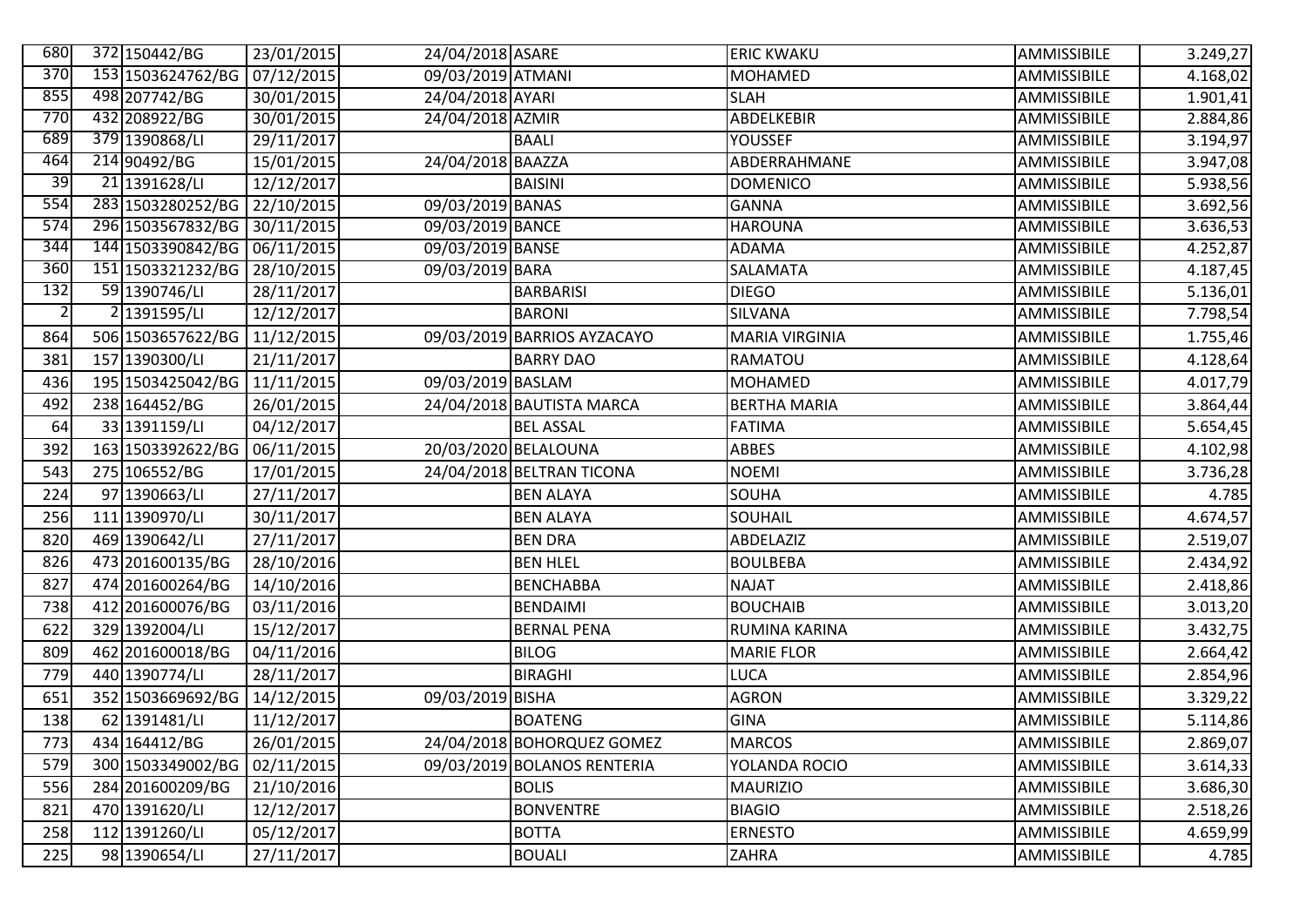| 788 | 447 201600026/BG  | 03/11/2016 |                      | <b>BOUARFA</b>                    | <b>SAMIRA</b>        | <b>AMMISSIBILE</b> | 2.801,67 |
|-----|-------------------|------------|----------------------|-----------------------------------|----------------------|--------------------|----------|
| 517 | 257 201600114/BG  | 31/10/2016 |                      | <b>BOUGHANIM</b>                  | <b>MINA</b>          | AMMISSIBILE        | 3.813,22 |
| 488 | 234 1390959/LI    | 30/11/2017 |                      | <b>BOUHACHEM</b>                  | <b>NOUHAILA</b>      | AMMISSIBILE        | 3.873,22 |
| 823 | 472 1391366/LI    | 07/12/2017 |                      | <b>BOURHIM</b>                    | <b>MHAMMED</b>       | AMMISSIBILE        | 2.489,28 |
| 591 | 305 1503687252/BG | 15/12/2015 |                      | 09/03/2019 BRACAMONTE GARCIA      | <b>KAREN INGRID</b>  | AMMISSIBILE        | 3.572,53 |
| 80  | 40 1391221/LI     | 05/12/2017 |                      | <b>BRAMBILLA</b>                  | LEONARDO NICOLA      | AMMISSIBILE        | 5.478,98 |
| 610 | 322 1503598562/BG | 03/12/2015 | 09/03/2019 BUCAN     |                                   | <b>IOAN</b>          | AMMISSIBILE        | 3.491,41 |
| 159 | 70 1390056/LI     | 16/11/2017 |                      | <b>BURICCO</b>                    | <b>EMILIO</b>        | AMMISSIBILE        | 4.993,60 |
| 572 | 295 1389961/LI    | 15/11/2017 |                      | <b>BUSTILLOS VILLARROEL</b>       | <b>MARCO ANTONIO</b> | AMMISSIBILE        | 3.643,01 |
| 777 | 438 1392111/LI    | 18/12/2017 |                      | <b>BYA</b>                        | ABDELAZIZ            | AMMISSIBILE        | 2.858,98 |
| 632 | 339 1503686472/BG | 15/12/2015 |                      | 09/03/2019 CABALLERO DE FERNANDEZ | <b>WENDDY NEISA</b>  | AMMISSIBILE        | 3.400,69 |
| 778 | 439 201600075/BG  | 03/11/2016 |                      | CABRERA JURADO                    | <b>MONICA</b>        | AMMISSIBILE        | 2.855,71 |
| 268 | 117 1390686/LI    | 27/11/2017 |                      | <b>CACICIA</b>                    | <b>DESY</b>          | AMMISSIBILE        | 4.626,81 |
| 484 | 231 1391347/LI    | 07/12/2017 |                      | <b>CAGLIONI</b>                   | <b>TARCISIO</b>      | AMMISSIBILE        | 3.880,81 |
| 320 | 136 1391317/LI    | 06/12/2017 |                      | <b>CALDERON QUISPE</b>            | LIDIA MARIA          | AMMISSIBILE        | 4.366,43 |
| 265 | 115 1390602/LI    | 24/11/2017 |                      | <b>CAMPANA</b>                    | <b>ENRICO</b>        | AMMISSIBILE        | 4.633,01 |
| 845 | 490 1503599162/BG | 03/12/2015 | 09/03/2019 CAMPISI   |                                   | <b>LINO</b>          | AMMISSIBILE        | 2.069,56 |
| 206 | 93 1391748/LI     | 13/12/2017 |                      | <b>CAPPUCCELLI</b>                | <b>FEDERICA</b>      | AMMISSIBILE        | 4.852,44 |
| 1   | 1 1390059/LI      | 16/11/2017 |                      | CAREDDU                           | <b>STEFANIA</b>      | AMMISSIBILE        | 8.002,90 |
| 430 | 189 1503650842/BG | 10/12/2015 | 09/03/2019 CARMINATI |                                   | CARMEN               | AMMISSIBILE        | 4.032,75 |
| 148 | 67 1392206/LI     | 18/12/2017 |                      | <b>CARRARA</b>                    | <b>DENISE</b>        | AMMISSIBILE        | 5.065,60 |
| 403 | 171 123432/BG     | 20/01/2015 |                      | 09/03/2019 CARRATURO              | PASQUALE             | AMMISSIBILE        | 4.073,02 |
| 323 | 138 1389842/LI    | 14/11/2017 |                      | CASALINO                          | <b>SEFANIA</b>       | AMMISSIBILE        | 4.338,20 |
| 167 | 73 1389951/LI     | 15/11/2017 |                      | <b>CASTELLON MONTANO</b>          | SOLEDAD ZAID         | AMMISSIBILE        | 4.989,15 |
| 94  | 42 1390914/LI     | 30/11/2017 |                      | CASTILLO MERO                     | MIRIAN JAHAIRA       | AMMISSIBILE        | 5.394,46 |
| 408 | 175 165032/BG     | 26/01/2015 |                      | 09/03/2019 CASTRO GARCIA          | <b>IYAIS</b>         | AMMISSIBILE        | 4.068,19 |
| 785 | 445 201600025/BG  | 04/11/2016 |                      | <b>CASTRO NIVELA</b>              | KATHERINE ELIZABETH  | AMMISSIBILE        | 2.819,60 |
| 172 | 76 1390793/LI     | 28/11/2017 |                      | <b>CAZANA DE FRANCO</b>           | SANDY                | AMMISSIBILE        | 4.974,08 |
| 793 | 450 156822/BG     | 24/01/2015 |                      | 24/04/2018 CEVALLOS GILER         | CANDELARIA MARGARITA | AMMISSIBILE        | 2.740,29 |
| 596 | 310 201600382/BG  | 29/09/2016 |                      | CHAHED                            | <b>MAROUANE</b>      | AMMISSIBILE        | 3.546,27 |
| 631 | 338 201600271/BG  | 14/10/2016 |                      | <b>CHAIR</b>                      | ABDELHAK             | AMMISSIBILE        | 3.401,27 |
| 475 | 223 2139892/BG    | 20/12/2013 | 09/03/2019 CHAKIR    |                                   | <b>NOURDDINE</b>     | AMMISSIBILE        | 3.899,67 |
| 413 | 178 145602/BG     | 22/01/2015 | 24/04/2018 CHARAF    |                                   | SOUAD                | AMMISSIBILE        | 4.060,81 |
| 693 | 383 1503377982/BG | 04/11/2015 | 20/03/2020 CHERIF    |                                   | <b>OUMAR</b>         | AMMISSIBILE        | 3.186,92 |
| 686 | 377 1391800/LI    | 14/12/2017 |                      | <b>CHIBOUB</b>                    | <b>RACHID</b>        | AMMISSIBILE        | 3.222,31 |
| 609 | 321 1503341932/BG | 30/10/2015 | 09/03/2019 CHIHAOUI  |                                   | <b>HACHEMI</b>       | AMMISSIBILE        | 3.501,23 |
| 860 | 502 201600277/BG  | 13/10/2016 |                      | CHILUISA SANCHEZ                  | LUIS LEONARDO        | AMMISSIBILE        | 1.814,38 |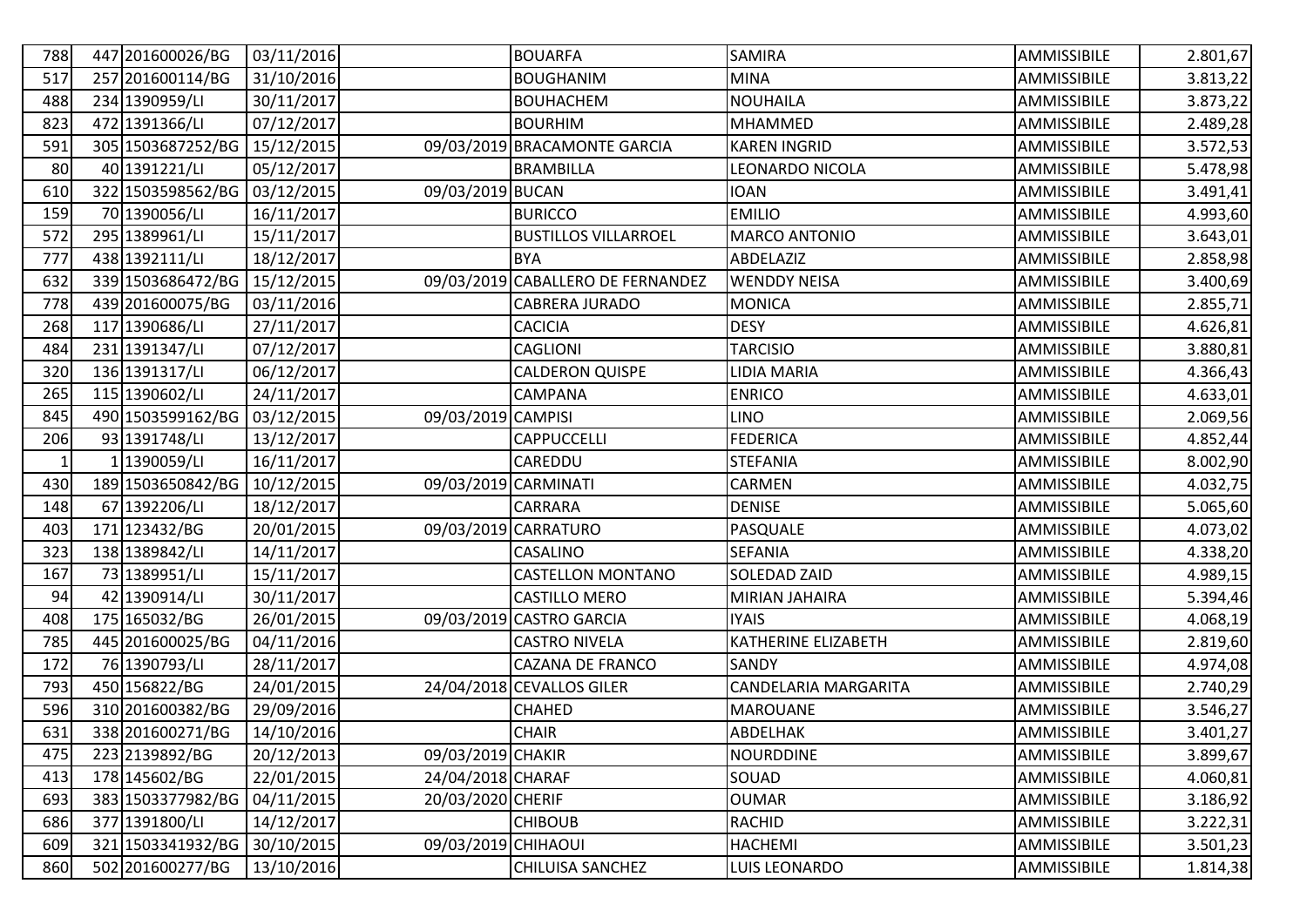| 316            | 134 1391884/LI    | 14/12/2017 |                      | <b>CHIRPAC</b>             | <b>VIORICA</b>      | AMMISSIBILE | 4.386,02 |
|----------------|-------------------|------------|----------------------|----------------------------|---------------------|-------------|----------|
| 833            | 480 1392105/LI    | 18/12/2017 |                      | <b>CHOUKRI</b>             | <b>ANOUAR</b>       | AMMISSIBILE | 2.321,27 |
| 522            | 261 201600350/BG  | 04/10/2016 |                      | <b>CHOUMAIS</b>            | ABDELAZIZ           | AMMISSIBILE | 3.802,94 |
| $\overline{7}$ | 6 1390540/LI      | 23/11/2017 |                      | <b>CIANO</b>               | <b>POMPEA</b>       | AMMISSIBILE | 7.438,46 |
| 65             | 34 1391358/LI     | 07/12/2017 |                      | <b>CINCINELLI</b>          | <b>FABRIZIO</b>     | AMMISSIBILE | 5.654,45 |
| 201            | 89 1390843/LI     | 29/11/2017 |                      | CIRMACIU                   | <b>OLTEA RODICA</b> | AMMISSIBILE | 4.879,15 |
| 507            | 250 1391701/LI    | 13/12/2017 |                      | <b>CLAROS QUINTEROS</b>    | <b>DEYSI ROXANA</b> | AMMISSIBILE | 3.828,15 |
| 423            | 184 1391119/LI    | 04/12/2017 |                      | <b>COKU</b>                | XHEMAL              | AMMISSIBILE | 4.040,83 |
| 140            | 64 1391478/LI     | 11/12/2017 |                      | <b>COLNAGO</b>             | <b>RICCARDO</b>     | AMMISSIBILE | 5.087,65 |
| 131            | 58 1391508/LI     | 11/12/2017 |                      | <b>COLOMBARI</b>           | <b>FULVIO</b>       | AMMISSIBILE | 5.140,39 |
| 108            | 48 1392138/LI     | 18/12/2017 |                      | <b>COLORI</b>              | <b>GIOVANNI</b>     | AMMISSIBILE | 5.254,35 |
| 338            | 142 1391589/LI    | 12/12/2017 |                      | <b>CONDORI PACARA</b>      | VALERIANA           | AMMISSIBILE | 4.258,28 |
| 514            | 255 190382/BG     | 28/01/2015 |                      | 09/03/2019 CONDORI POCA    | <b>ELISABETH</b>    | AMMISSIBILE | 3.821,11 |
| 115            | 51 1390337/LI     | 21/11/2017 |                      | <b>CONTATO</b>             | <b>MONICA</b>       | AMMISSIBILE | 5.223,99 |
| 382            | 158 201600338/BG  | 06/10/2016 |                      | <b>CONTRERAS DE SENISE</b> | YOMAIRA ANTONIA     | AMMISSIBILE | 4.123,42 |
| 695            | 385 1503592122/BG | 02/12/2015 |                      | 09/03/2019 CORCE IBARRO    | <b>ANTONIA</b>      | AMMISSIBILE | 3.174,95 |
| 215            | 94 1391646/LI     | 12/12/2017 |                      | <b>CORTESI</b>             | SILVIO              | AMMISSIBILE | 4.825,35 |
| 834            | 481 1503433342/BG | 12/11/2015 | 09/03/2019 CORZ LEON |                            | <b>MARIA</b>        | AMMISSIBILE | 2.289,10 |
| 36             | 20 1390711/LI     | 27/11/2017 |                      | <b>COSTEA</b>              | DORINA DANIELA      | AMMISSIBILE | 5.970,77 |
| 501            | 247 1392253/LI    | 19/12/2017 |                      | CREANGA                    | <b>ROSTISLAV</b>    | AMMISSIBILE | 3.840    |
| 407            | 174 1503609352/BG | 04/12/2015 |                      | 09/03/2019 CUCCINIELLO     | <b>MICHELA</b>      | AMMISSIBILE | 4.070,07 |
| 432            | 191 201600166/BG  | 26/10/2016 |                      | CUCCU                      | <b>MASSIMO</b>      | AMMISSIBILE | 4.026,22 |
| 358            | 149 1390712/LI    | 27/11/2017 |                      | <b>CURTI</b>               | <b>BARBARA</b>      | AMMISSIBILE | 4.193,97 |
| 325            | 140 1391164/LI    | 04/12/2017 |                      | DA ROCHA UMBELINO          | <b>THAYS</b>        | AMMISSIBILE | 4.327,13 |
| 627            | 334 2752/BG       | 02/01/2015 | 24/04/2018 DABRE     |                            | <b>BOULARE</b>      | AMMISSIBILE | 3.407,89 |
| 395            | 166 201600058/BG  | 02/11/2016 |                      | <b>DAHA</b>                | <b>MOHAMED</b>      | AMMISSIBILE | 4.098,01 |
| 861            | 503 1392098/LI    | 18/12/2017 |                      | <b>DAHAB</b>               | MOHAMED             | AMMISSIBILE | 1.809,23 |
| 429            | 188 1503494322/BG | 19/11/2015 | 09/03/2019 DAKHMOU   |                            | ABDESLEM            | AMMISSIBILE | 4.033,86 |
| 384            | 159 1503506082/BG | 20/11/2015 | 09/03/2019 D'ANIELLO |                            | <b>MARIA</b>        | AMMISSIBILE | 4.121,04 |
| 666            | 361 201600031/BG  | 04/11/2016 |                      | <b>DANILINA</b>            | NATALIYAL           | AMMISSIBILE | 3.291,29 |
| 595            | 309 142862/BG     | 22/01/2015 | 24/04/2018 DAWAN     |                            | <b>GIANINA</b>      | AMMISSIBILE | 3.548,60 |
| 569            | 293 201600017/BG  | 04/11/2016 |                      | <b>DE MATTEIS</b>          | <b>DAMIANO</b>      | AMMISSIBILE | 3.651,94 |
| 179            | 78 1391868/LI     | 14/12/2017 |                      | <b>DELASA</b>              | ANGELICA            | AMMISSIBILE | 4.943,72 |
| 196            | 87 1391318/LI     | 06/12/2017 |                      | DESIDERIU                  | <b>MARILENA</b>     | AMMISSIBILE | 4.893,88 |
| 276            | 119 1390521/LI    | 23/11/2017 |                      | <b>DEUTCHA</b>             | <b>THERESE</b>      | AMMISSIBILE | 4.604,71 |
| 434            | 193 1503656452/BG | 11/12/2015 | 09/03/2019 DIABATE   |                            | SOUMAILA            | AMMISSIBILE | 4.019,45 |
| 812            | 463 199702/BG     | 29/01/2015 | 24/04/2018 DIABATE   |                            | <b>FANTA</b>        | AMMISSIBILE | 2.625,71 |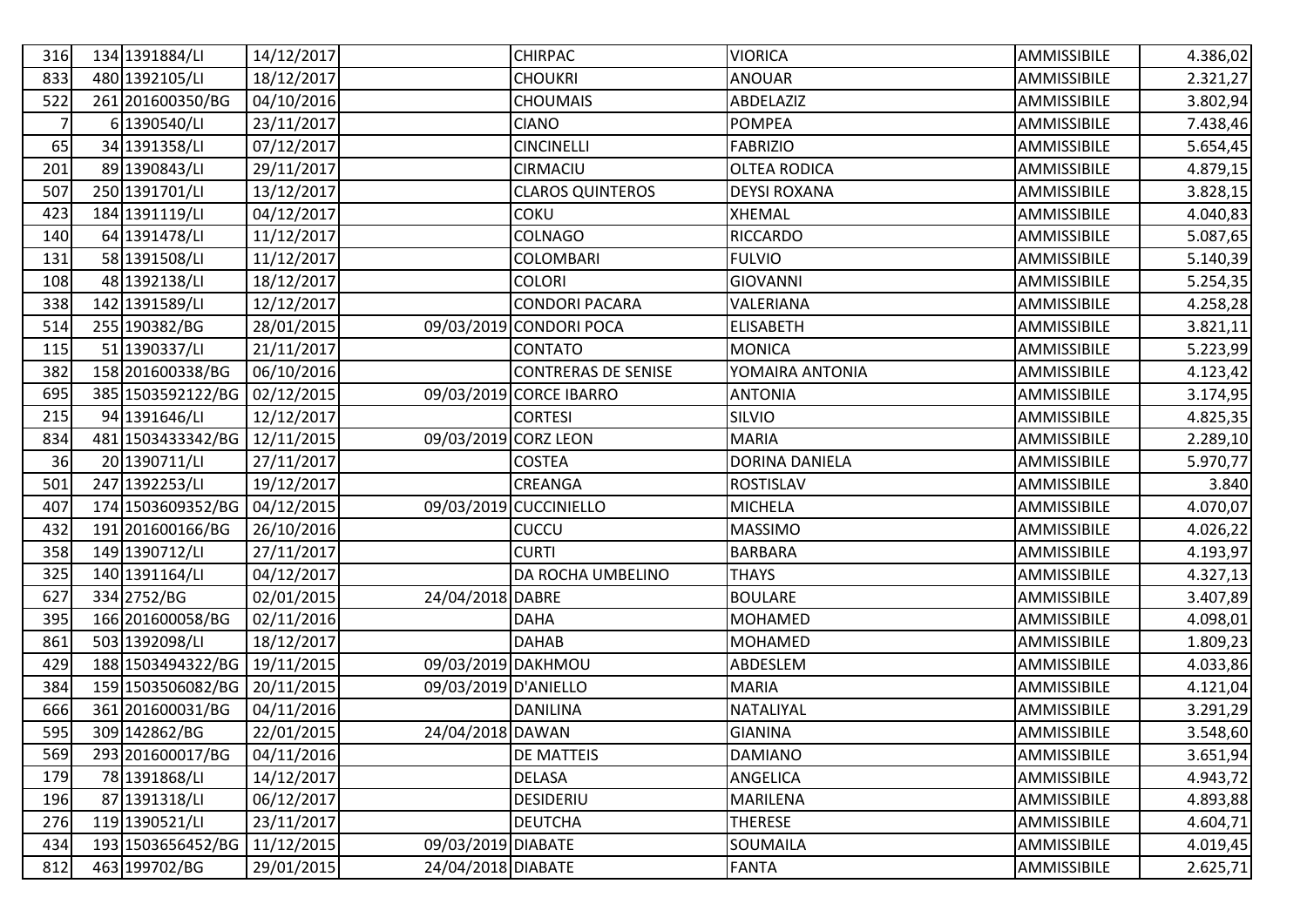| 365 | 152 1391083/LI    | 04/12/2017 |                       | <b>DIANE</b>               | <b>BRAHIMA</b>                 | AMMISSIBILE | 4.175,04  |
|-----|-------------------|------------|-----------------------|----------------------------|--------------------------------|-------------|-----------|
| 682 | 374 201600283/BG  | 13/10/2016 |                       | <b>DIENG</b>               | SOULEYE                        | AMMISSIBILE | 3.231,19  |
| 717 | 399 201600305/BG  | 10/10/2016 |                       | <b>DIENG</b>               | MAMADOU                        | AMMISSIBILE | 3.112,18  |
| 698 | 388 1391297/LI    | 06/12/2017 |                       | <b>DIOKHANE</b>            | <b>CHEIKH</b>                  | AMMISSIBILE | 3.162,95  |
| 645 | 348 1503345282/BG | 31/10/2015 | 09/03/2019 DIOMANDE   |                            | <b>IBRAHIM VAKOUM</b>          | AMMISSIBILE | 3.347,35  |
| 721 | 403 1503511412/BG | 21/11/2015 | 09/03/2019 DIOP       |                            | <b>ALIOUNE</b>                 | AMMISSIBILE | 3.100,89  |
| 849 | 492 37922/BG      | 09/01/2015 | 24/04/2018 DIOP       |                            | MADELEINE                      | AMMISSIBILE | 2.019,22  |
| 489 | 235 201600009/BG  | 04/11/2016 |                       | <b>DOMI</b>                | <b>ARTAN</b>                   | AMMISSIBILE | 3.871,82  |
| 70  | 36 1392123/LI     | 18/12/2017 |                       | <b>DOVMAT</b>              | <b>ADRIANA</b>                 | AMMISSIBILE | 5.594,37  |
| 857 | 500 124702/BG     | 20/01/2015 | 24/04/2018 DUSHKU     |                            | <b>KUJTIM</b>                  | AMMISSIBILE | 1.848,15  |
| 451 | 205 205472/BG     | 30/01/2015 | 24/04/2018 EL BALY    |                            | ABDELKADER                     | AMMISSIBILE | 3.982,63  |
| 804 | 458 106532/BG     | 17/01/2015 |                       | <b>EL FAIJ</b>             | <b>NADIA</b>                   | AMMISSIBILE | 2.687,76  |
| 743 | 416 1392548/LI    | 21/12/2017 |                       | EL HADDAD                  | <b>FATIMA</b>                  | AMMISSIBILE | 3.000     |
| 577 | 298 1392118/LI    | 18/12/2017 |                       | <b>EL HADJ</b>             | <b>ALPHA</b>                   | AMMISSIBILE | 3.622, 35 |
| 476 | 224 1391281/LI    | 06/12/2017 |                       | <b>EL HARFI</b>            | <b>NADIA</b>                   | AMMISSIBILE | 3.895,20  |
| 583 | 303 1390527/LI    | 23/11/2017 |                       | <b>EL KABLI</b>            | <b>FATNA</b>                   | AMMISSIBILE | 3.609,93  |
| 876 | 517 1390488/LI    | 23/11/2017 |                       | EL KHALDOUNY               | <b>ALI</b>                     | AMMISSIBILE | 1.110,01  |
| 446 | 202 113252/BG     | 19/01/2015 |                       | 24/04/2018 EL LAHYANY      | <b>MOHAMED</b>                 | AMMISSIBILE | 3.989,23  |
| 347 | 146 1503681782/BG | 15/12/2015 |                       | 09/03/2019 EL MAHFOUDI     | MOHAMMED                       | AMMISSIBILE | 4.232,15  |
| 390 | 162 1503497722/BG | 19/11/2015 |                       | 09/03/2019 EL MAMOUN       | <b>MOHAMED</b>                 | AMMISSIBILE | 4.104,94  |
| 877 | 518 1391721/LI    | 13/12/2017 |                       | <b>EL MANSOURY</b>         | <b>KHALID</b>                  | AMMISSIBILE | 1.087,81  |
| 719 | 401 201600144/BG  | 27/10/2016 |                       | <b>EL MENHI</b>            | SAMIRA                         | AMMISSIBILE | 3.103,78  |
| 351 | 147 1503390572/BG | 06/11/2015 |                       | 20/03/2020 EL MEZAOUI      | ABDELLAH                       | AMMISSIBILE | 4.215,18  |
| 346 | 145 1503687512/BG | 15/12/2015 |                       | 09/03/2019 EL MOUAYANI     | MOHAMMED                       | AMMISSIBILE | 4.237,31  |
| 580 | 301 201600180/BG  | 24/10/2016 | 20/03/2020 EL SHAEB   |                            | KHALED KHAMIS ABD EL AAL       | AMMISSIBILE | 3.614,08  |
| 744 | 417 1392153/LI    | 18/12/2017 |                       | <b>ELEZI</b>               | <b>FATIME</b>                  | AMMISSIBILE | 3.000     |
| 787 | 446 2552362/BG    | 29/12/2014 |                       | 24/04/2018 ELGHARABLY      | MOHAMED HAMDY HAFEZ            | AMMISSIBILE | 2.811,57  |
| 847 | 491 201600293/BG  | 11/10/2016 |                       | <b>ELSHAER</b>             | HAMDY ABDELAZIZ MOHAMED IBRAHI | AMMISSIBILE | 2.025,25  |
| 228 | 99 1391033/LI     | 01/12/2017 |                       | <b>EMINI</b>               | <b>ARIJANA</b>                 | AMMISSIBILE | 4.785     |
| 843 | 488 1391333/LI    | 07/12/2017 |                       | <b>ENNACHATE</b>           | ABDERRAHMAN                    | AMMISSIBILE | 2.079,21  |
| 445 | 201 155922/BG     | 23/01/2015 |                       | 24/04/2018 ENOGHAYIN       | <b>BEAUTY</b>                  | AMMISSIBILE | 3.989,85  |
| 590 | 304 203302/BG     | 30/01/2015 | 24/04/2018 ES SOUSY   |                            | <b>MOHAMED</b>                 | AMMISSIBILE | 3.573,49  |
| 856 | 499 201600116/BG  | 31/10/2016 |                       | <b>ESTRADA CARDOZO</b>     | <b>EVELIO</b>                  | AMMISSIBILE | 1.852,74  |
| 643 | 346 1391274/LI    | 06/12/2017 |                       | <b>ET-TAHERY</b>           | <b>OUAHIBA</b>                 | AMMISSIBILE | 3.358,25  |
| 506 | 249 204012/BG     | 30/01/2015 |                       | 24/04/2018 EUGENIO AGUILAR | <b>ANDRES</b>                  | AMMISSIBILE | 3.834,71  |
| 529 | 266 133292/BG     | 21/01/2015 | 24/04/2018 FAKIR      |                            | <b>NADIA</b>                   | AMMISSIBILE | 3.781,08  |
| 425 | 186 106662/BG     | 17/01/2015 | 24/04/2018 FALCINELLI |                            | <b>DEBORAH</b>                 | AMMISSIBILE | 4.037,69  |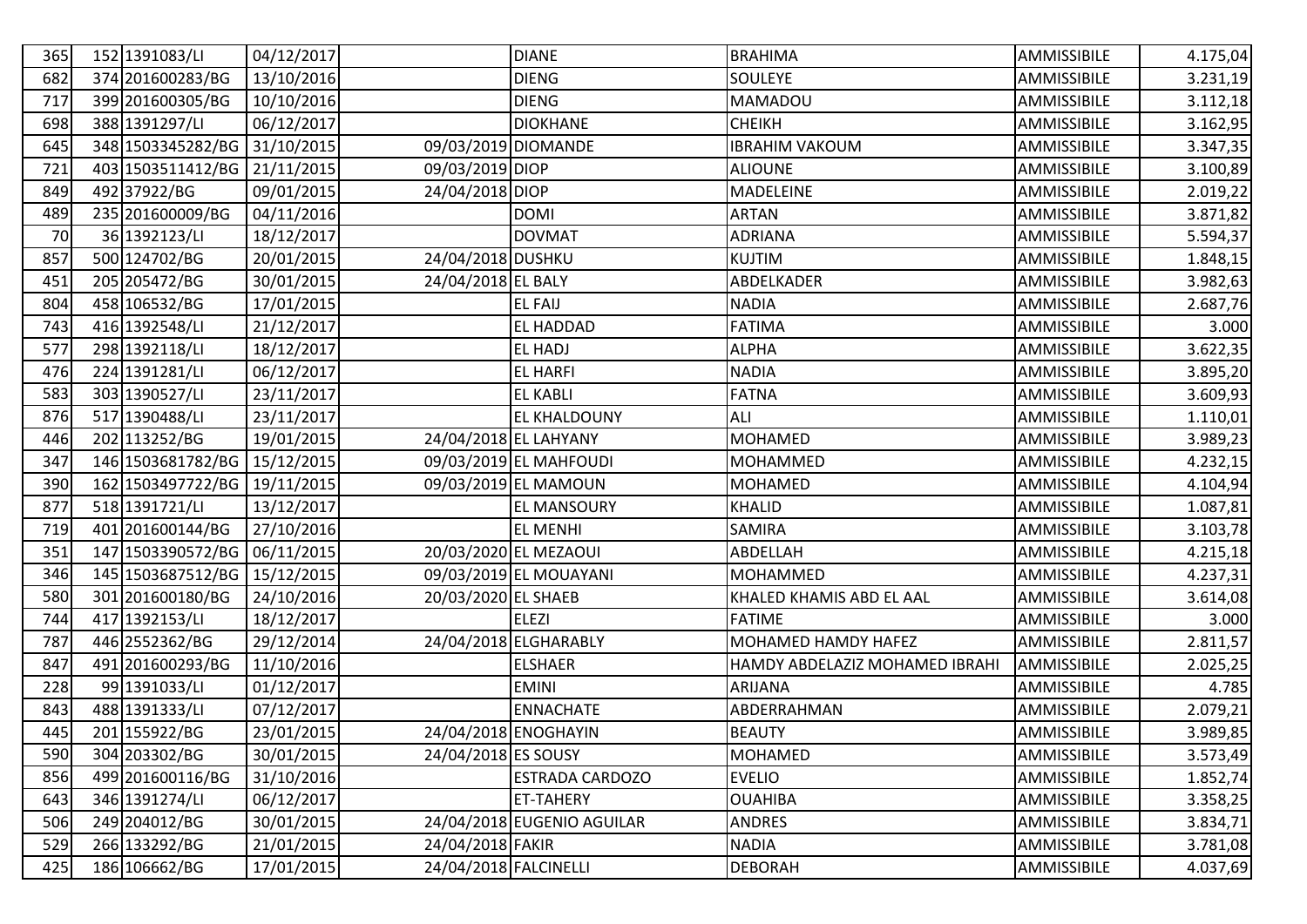| 27  | 16 1390661/LI     | 27/11/2017 |                     | <b>FARHANE</b>             | <b>BRAHIM</b>              | AMMISSIBILE | 6.278,13  |
|-----|-------------------|------------|---------------------|----------------------------|----------------------------|-------------|-----------|
| 795 | 452 1390757/LI    | 28/11/2017 |                     | <b>FARHANE</b>             | <b>FATIMA</b>              | AMMISSIBILE | 2.737,19  |
| 401 | 170 207692/BG     | 30/01/2015 | 24/04/2018 FARHAT   |                            | <b>HOUCINE</b>             | AMMISSIBILE | 4.079,82  |
| 471 | 219 1503528432/BG | 24/11/2015 | 09/03/2019 FARINA   |                            | ALESSANDRO                 | AMMISSIBILE | 3.909, 21 |
| 582 | 302 2118502/BG    | 17/12/2013 | 09/03/2019 FASANO   |                            | <b>DAMIANO</b>             | AMMISSIBILE | 3.610,10  |
| 734 | 410 128282/BG     | 20/01/2015 | 24/04/2018 FATHI    |                            | <b>NOUREDDINE</b>          | AMMISSIBILE | 3.034,83  |
| 122 | 53 1391843/LI     | 14/12/2017 |                     | <b>FAVINI</b>              | LORENZO                    | AMMISSIBILE | 5.176,13  |
| 549 | 279 74952/BG      | 14/01/2015 |                     | 24/04/2018 FERNANDEZ ARIAS | <b>MAGALY JUANA</b>        | AMMISSIBILE | 3.709,66  |
| 740 | 414 201600154/BG  | 26/10/2016 |                     | <b>FERNANDO</b>            | WARNAKULASURIYA WEERAKONDA | AMMISSIBILE | 3.003,11  |
| 160 | 71 1390395/LI     | 22/11/2017 |                     | <b>FERRARI</b>             | <b>ALBERTO</b>             | AMMISSIBILE | 4.993,60  |
| 440 | 198 1391763/LI    | 13/12/2017 |                     | <b>FERRARI</b>             | <b>MARCO</b>               | AMMISSIBILE | 4.008,60  |
| 677 | 370 1391798/LI    | 13/12/2017 |                     | <b>FERRARO</b>             | <b>ANTIMO</b>              | AMMISSIBILE | 3.263,60  |
| 711 | 395 201600386/BG  | 03/11/2016 |                     | <b>FINAZZI</b>             | CATERINA                   | AMMISSIBILE | 3.124, 14 |
| 466 | 216 201600296/BG  | 11/10/2016 |                     | <b>FOSSATI</b>             | <b>ILARY</b>               | AMMISSIBILE | 3.939,14  |
| 424 | 185 201600123/BG  | 31/10/2016 |                     | <b>FOSU</b>                | PAUL JOHN                  | AMMISSIBILE | 4.039,77  |
| 409 | 176 1391043/LI    | 01/12/2017 |                     | <b>FOTI</b>                | <b>DAVIDE</b>              | AMMISSIBILE | 4.064,19  |
| 52  | 25 1392197/LI     | 18/12/2017 |                     | <b>FUMAGALLI</b>           | VANESSA                    | AMMISSIBILE | 5.803,63  |
| 72  | 37 1391384/LI     | 07/12/2017 |                     | <b>GALLI</b>               | <b>ATTILIO</b>             | AMMISSIBILE | 5.554,72  |
| 739 | 413 1390051/LI    | 16/11/2017 |                     | GALLO                      | LUCA                       | AMMISSIBILE | 3.008,83  |
| 170 | 75 1391145/LI     | 04/12/2017 |                     | <b>GAMBA</b>               | ANGELINA                   | AMMISSIBILE | 4.984,47  |
| 697 | 387 1503212472/BG | 16/10/2015 |                     | 09/03/2019 GARCIA BRAN     | WILLIAM ALEXANDER          | AMMISSIBILE | 3.167,29  |
| 684 | 375 156842/BG     | 24/01/2015 | 24/04/2018 GASMI    |                            | LAZHAR                     | AMMISSIBILE | 3.224,01  |
| 302 | 127 1390697/LI    | 27/11/2017 |                     | GAVAZZENI                  | VALENTINA                  | AMMISSIBILE | 4.460,68  |
| 696 | 386 1390018/LI    | 16/11/2017 |                     | <b>GHALI</b>               | <b>ENNAJI</b>              | AMMISSIBILE | 3.173,38  |
| 780 | 441 1390802/LI    | 29/11/2017 |                     | <b>GHEBREMARIAM MEHARI</b> | ABEBA                      | AMMISSIBILE | 2.851,25  |
| 4   | 4 1391928/LI      | 14/12/2017 |                     | <b>GIA AJILA</b>           | <b>LEONOR</b>              | AMMISSIBILE | 7.539,94  |
| 608 | 320 201600279/BG  | 13/10/2016 |                     | <b>GIA AJILA</b>           | <b>BLANCA ROCIO</b>        | AMMISSIBILE | 3.504,94  |
| 536 | 270 1390281/LI    | 21/11/2017 |                     | <b>GIANNONE</b>            | <b>GAETANO</b>             | AMMISSIBILE | 3.759,52  |
| 110 | 49 1391639/LI     | 12/12/2017 |                     | <b>GILEA</b>               | <b>MARIUS</b>              | AMMISSIBILE | 5.241,31  |
| 768 | 43192642/BG       | 15/01/2015 | 09/03/2019 GJOSHI   |                            | NAZORALDA                  | AMMISSIBILE | 2.887,97  |
| 479 | 226 204292/BG     | 30/01/2015 |                     | 09/03/2019 GONI PORTILLO   | <b>DINA SUSANA</b>         | AMMISSIBILE | 3.891,08  |
| 520 | 260 1391396/LI    | 07/12/2017 |                     | <b>GONZALEZ RODRIGUEZ</b>  | YASLEEN RAYLESSA           | AMMISSIBILE | 3.804, 21 |
| 55  | 28 1391706/LI     | 13/12/2017 |                     | <b>GOTTARDO</b>            | <b>MARIA</b>               | AMMISSIBILE | 5.739,65  |
| 494 | 240 1391509/LI    | 11/12/2017 |                     | <b>GOUEM</b>               | <b>TAHERE</b>              | AMMISSIBILE | 3.850,29  |
| 453 | 207 1391765/LI    | 13/12/2017 |                     | GRUMEZESCU                 | <b>MARIA</b>               | AMMISSIBILE | 3.980,06  |
| 565 | 290 164062/BG     | 26/01/2015 | 09/03/2019 GUARDALA |                            | <b>MATTIA</b>              | AMMISSIBILE | 3.660,79  |
| 77  | 39 1390992/LI     | 30/11/2017 |                     | <b>GUARNIERI</b>           | <b>FRANCA</b>              | AMMISSIBILE | 5.510,82  |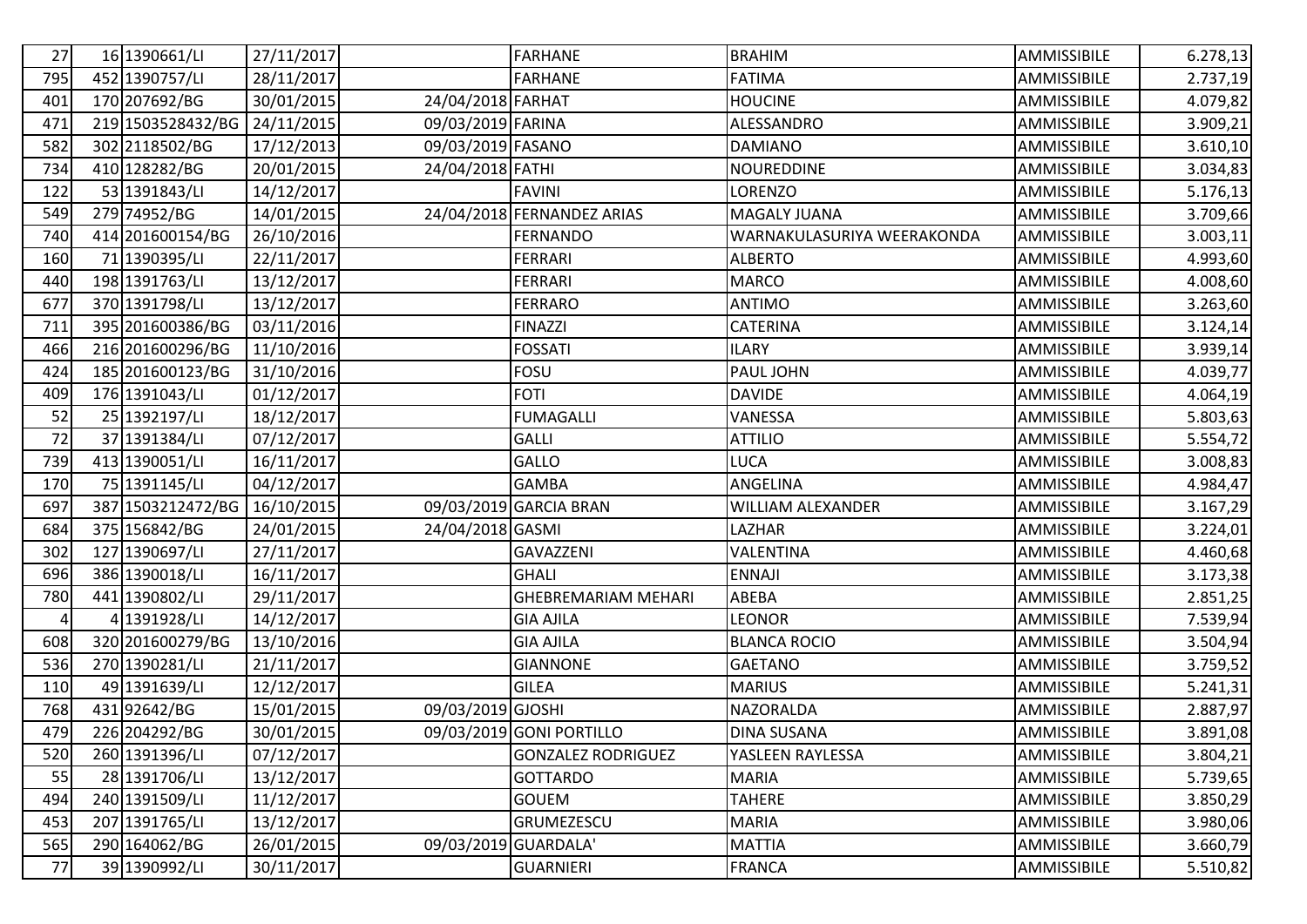| 411 | 177 205852/BG     | 30/01/2015 | 09/03/2019 GUESMI   |                              | ABDERRAHMANE           | AMMISSIBILE | 4.061,25 |
|-----|-------------------|------------|---------------------|------------------------------|------------------------|-------------|----------|
| 691 | 381 1503330652/BG | 29/10/2015 | 09/03/2019 GUEYE    |                              | <b>SEYDINA</b>         | AMMISSIBILE | 3.188,41 |
| 713 | 396 201600045/BG  | 04/11/2016 |                     | <b>GUEYE</b>                 | <b>FALILOU</b>         | AMMISSIBILE | 3.116,46 |
| 303 | 128 1392016/LI    | 15/12/2017 |                     | <b>GUIESSEU TCHOUANDO</b>    | LOLITA CAMILLE         | AMMISSIBILE | 4.455,65 |
| 482 | 229 1803162/BG    | 30/10/2013 |                     | 09/03/2019 GUZMAN PEREZ      | <b>MARIA ELENA</b>     | AMMISSIBILE | 3.882,52 |
| 125 | 54 1503639672/BG  | 09/12/2015 | 09/03/2019 HAKIMI   |                              | SALAH                  | AMMISSIBILE | 5.171,06 |
| 681 | 373 1503511432/BG | 21/11/2015 | 09/03/2019 HAOUFADI |                              | <b>ILYASSE</b>         | AMMISSIBILE | 3.241,39 |
| 670 | 364 201600046/BG  | 04/11/2016 |                     | <b>HEBISHA</b>               | SAID SHABAN MOHAMED    | AMMISSIBILE | 3.285,39 |
| 524 | 262 130362/BG     | 20/01/2015 |                     | 24/04/2018 HINOJOSA QUINO    | <b>KELLY KATHERIN</b>  | AMMISSIBILE | 3.794,99 |
| 203 | 91 1390895/LI     | 30/11/2017 |                     | <b>HLUSHKO</b>               | <b>LIONORA</b>         | AMMISSIBILE | 4.867,39 |
| 800 | 456 1503542202/BG | 25/11/2015 | 09/03/2019 HOLENDA  |                              | <b>ALINA LENUTA</b>    | AMMISSIBILE | 2.705,90 |
| 644 | 347 198902/BG     | 29/01/2015 |                     | 24/04/2018 HONOR PANOZO      | SONIA                  | AMMISSIBILE | 3.352,47 |
| 761 | 427 1391305/LI    | 06/12/2017 |                     | <b>HORBATYUK</b>             | <b>DINA</b>            | AMMISSIBILE | 2.925,65 |
| 753 | 423 1391085/LI    | 04/12/2017 |                     | <b>HSINI</b>                 | <b>HAMADI</b>          | AMMISSIBILE | 2.980,26 |
| 737 | 411 177072/BG     | 27/01/2015 |                     | 24/04/2018 HUAMAN SALAZAR    | DORALUZ GIOVANNA       | AMMISSIBILE | 3.017,70 |
| 852 | 495 201600207/BG  | 21/10/2016 |                     | <b>IBRAIMI</b>               | <b>ROBERT</b>          | AMMISSIBILE | 1.973,43 |
| 557 | 285 201600345/BG  | 05/10/2016 |                     | <b>INERTE</b>                | PATRIZIA               | AMMISSIBILE | 3.686,26 |
| 280 | 121 1390630/LI    | 24/11/2017 |                     | <b>INVERNIZZI</b>            | <b>GIACOMO</b>         | AMMISSIBILE | 4.574,09 |
| 722 | 404 201600290/BG  | 11/10/2016 |                     | <b>IORDACHE</b>              | <b>DUMITRU</b>         | AMMISSIBILE | 3.097,30 |
| 822 | 471 1390275/LI    | 21/11/2017 |                     | <b>ISLAM</b>                 | <b>AMINUL</b>          | AMMISSIBILE | 2.498,97 |
| 142 | 65 1392249/LI     | 19/12/2017 |                     | <b>JARE IVA</b>              | <b>ASMET</b>           | AMMISSIBILE | 5.078,56 |
| 617 | 326 200552/BG     | 29/01/2015 | 24/04/2018 JATAGANI |                              | <b>YLLI</b>            | AMMISSIBILE | 3.456,13 |
| 676 | 369 1503639262/BG | 09/12/2015 |                     | 09/03/2019 JIMENEZ ORELLANA  | ROSSEMARY SANDRA       | AMMISSIBILE | 3.266,92 |
| 815 | 466 1391074/LI    | 01/12/2017 |                     | <b>JUSTINIANO QUINTEROS</b>  | <b>MELCY</b>           | AMMISSIBILE | 2.560,39 |
| 472 | 220 1503403152/BG | 09/11/2015 | 09/03/2019 KABBA    |                              | JARIATU AGATHA ASSIATU | AMMISSIBILE | 3.908,78 |
| 526 | 264 164432/BG     | 26/01/2015 | 24/04/2018 KALKHI   |                              | <b>HICHAM</b>          | AMMISSIBILE | 3.787,56 |
| 599 | 312 55142/BG      | 12/01/2015 |                     | 24/04/2018 KAMRUZZAMAN       | <b>SHARDER</b>         | AMMISSIBILE | 3.539,69 |
| 552 | 281 184162/BG     | 28/01/2015 | 24/04/2018 KANAPARI |                              | <b>ILIRIANA</b>        | AMMISSIBILE | 3.701,08 |
| 247 | 107 1389751/LI    | 14/11/2017 |                     | <b>KARCHANE</b>              | <b>RACHIDA</b>         | AMMISSIBILE | 4.708,50 |
| 853 | 496 95312/BG      | 16/01/2015 | 24/04/2018 KARCHANE |                              | LHOUSSAINE             | AMMISSIBILE | 1.919,80 |
| 199 | 88 1391419/LI     | 11/12/2017 |                     | <b>KASSOUDI</b>              | <b>HASSNA</b>          | AMMISSIBILE | 4.885,49 |
| 533 | 267 201600323/BG  | 07/10/2016 |                     | <b>KATUPELELLAGE FONSEKA</b> | <b>ISURU HIRANGA</b>   | AMMISSIBILE | 3.775,34 |
| 668 | 362 1503439452/BG | 12/11/2015 | 09/03/2019 KAUR     |                              | MANJIT                 | AMMISSIBILE | 3.290,42 |
| 373 | 154 143862/BG     | 22/01/2015 | 09/03/2019 KAZI     |                              | <b>IQBAL HOSSAIN</b>   | AMMISSIBILE | 4.161,33 |
| 774 | 435 1390652/LI    | 27/11/2017 |                     | <b>KHADRI</b>                | <b>HICHAM</b>          | AMMISSIBILE | 2.868,93 |
| 862 | 504 201600353/BG  | 04/10/2016 |                     | <b>KHAN</b>                  | MUHAMMAD WAHEED        | AMMISSIBILE | 1.806,92 |
| 715 | 398 1503458912/BG | 16/11/2015 | 09/03/2019 KHARRICH |                              | <b>HOURIA</b>          | AMMISSIBILE | 3.113,36 |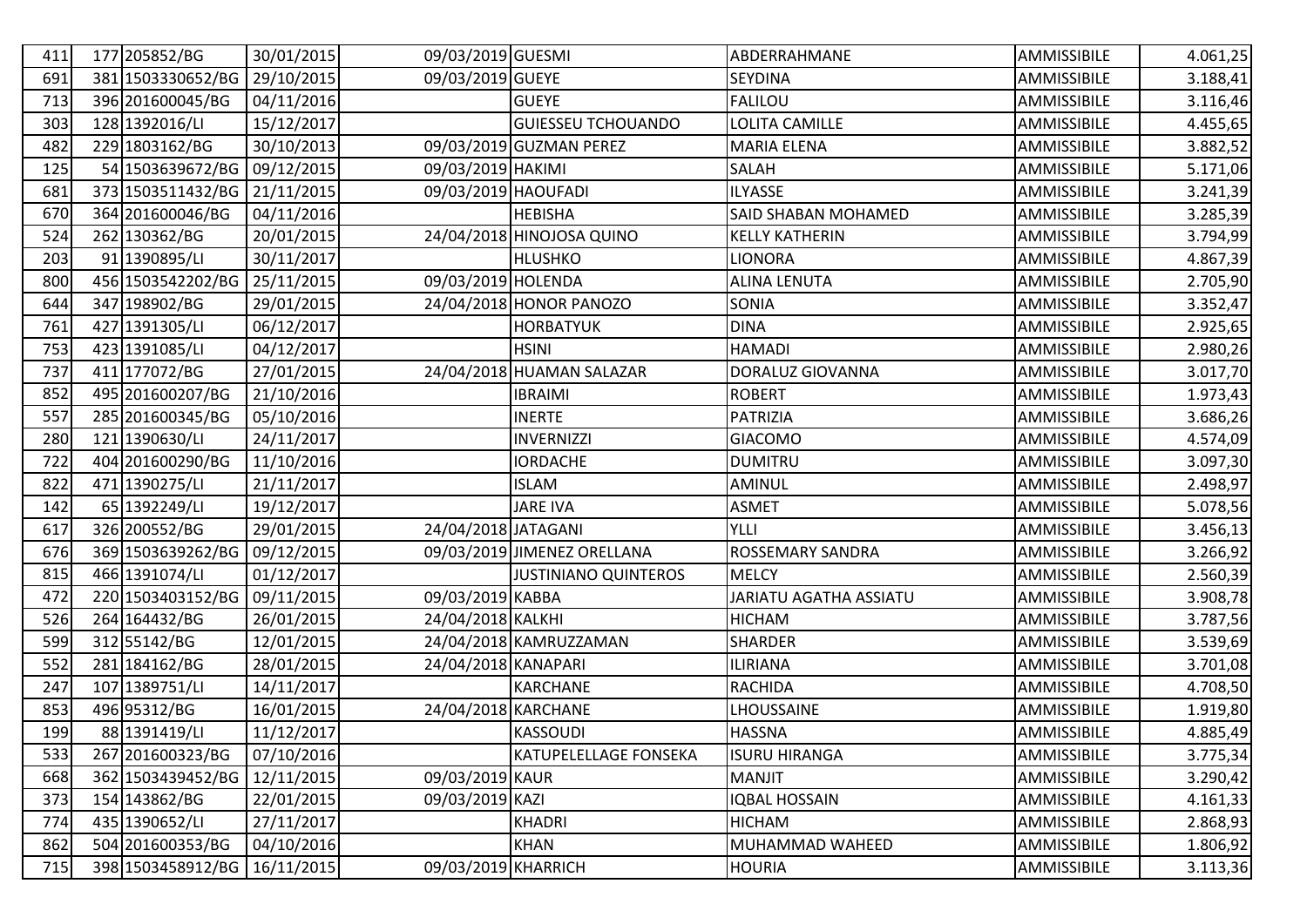| 182 | 80 1392212/LI     | 18/12/2017 |                    | <b>KRAJA</b>              | <b>BESIM</b>         | AMMISSIBILE | 4.933,02 |
|-----|-------------------|------------|--------------------|---------------------------|----------------------|-------------|----------|
| 202 | 90 1390585/LI     | 24/11/2017 |                    | <b>KRAJA</b>              | LILJANA              | AMMISSIBILE | 4.870,74 |
| 454 | 208 1503673762/BG | 14/12/2015 | 09/03/2019 KRAJA   |                           | <b>FIRDUS</b>        | AMMISSIBILE | 3.973,98 |
| 419 | 181 1503659552/BG | 11/12/2015 | 09/03/2019 KUMARI  |                           | <b>RENU</b>          | AMMISSIBILE | 4.051,01 |
| 551 | 280 201600199/BG  | 22/10/2016 |                    | <b>KUPCHENKO</b>          | LYUDMYLA             | AMMISSIBILE | 3.706,29 |
| 493 | 239 1391544/LI    | 12/12/2017 |                    | LAASIRI                   | <b>HAMID</b>         | AMMISSIBILE | 3.862,43 |
| 702 | 390 201600073/BG  | 03/11/2016 |                    | LABIED                    | SAID                 | AMMISSIBILE | 3.154,34 |
| 385 | 160 2144442/BG    | 20/12/2013 | 24/04/2018 LACHA   |                           | EYERUSALEM KIFLE     | AMMISSIBILE | 4.119,22 |
| 560 | 288 194192/BG     | 29/01/2015 | 24/04/2018 LACUSTA |                           | <b>TAMARA</b>        | AMMISSIBILE | 3.673,84 |
| 267 | 116 1389776/LI    | 14/11/2017 |                    | LAHLAL                    | ABDELHAKIM           | AMMISSIBILE | 4.627,24 |
| 867 | 508 1390320/LI    | 21/11/2017 |                    | LAIFA                     | <b>FAOUZI</b>        | AMMISSIBILE | 1.730,81 |
| 866 | 507 1390225/LI    | 20/11/2017 |                    | LAMOUAL                   | <b>NOURDINE</b>      | AMMISSIBILE | 1.732,95 |
| 34  | 19 1391945/LI     | 14/12/2017 |                    | LANNO                     | <b>TOMMASO</b>       | AMMISSIBILE | 6.036,60 |
| 727 | 407 1390009/LI    | 16/11/2017 |                    | LARHBACH                  | ABDERRAHIM           | AMMISSIBILE | 3.070,92 |
| 463 | 213 1391388/LI    | 07/12/2017 |                    | <b>LATROFA</b>            | <b>GIUSEPPE</b>      | AMMISSIBILE | 3.948,19 |
| 850 | 493 201600376/BG  | 29/09/2016 |                    | LAZARICA                  | <b>IONEL</b>         | AMMISSIBILE | 1.991,31 |
| 162 | 72 1389765/LI     | 14/11/2017 |                    | LEIDI                     | <b>ALBERTO</b>       | AMMISSIBILE | 4.993,60 |
| 816 | 467 201600005/BG  | 04/11/2016 |                    | <b>LENA</b>               | <b>ERION</b>         | AMMISSIBILE | 2.556,14 |
| 137 | 61 1389905/LI     | 15/11/2017 |                    | <b>LEON CONDORI</b>       | CARLINA FATIMA       | AMMISSIBILE | 5.120,97 |
| 673 | 366 1391371/LI    | 07/12/2017 |                    | <b>LEOTTA</b>             | <b>DOMENICO</b>      | AMMISSIBILE | 3.280    |
| 324 | 139 1390494/LI    | 23/11/2017 |                    | <b>LEYE</b>               | <b>MAMY</b>          | AMMISSIBILE | 4.332,80 |
| 515 | 256 1503682802/BG | 15/12/2015 |                    | 09/03/2019 LIMACHI QUISPE | <b>ELVIRA</b>        | AMMISSIBILE | 3.818,17 |
| 306 | 131 1392021/LI    | 15/12/2017 |                    | LLANI                     | <b>ELIUS</b>         | AMMISSIBILE | 4.441,67 |
| 67  | 35 201600403/BG   | 24/10/2016 |                    | LOCATELLI                 | TERESA CINZIA        | AMMISSIBILE | 5.645,48 |
| 244 | 105 1391025/LI    | 01/12/2017 |                    | <b>LONGO</b>              | <b>DONATO</b>        | AMMISSIBILE | 4.725,52 |
| 808 | 461 1742852/BG    | 22/10/2013 |                    | 09/03/2019 LOPEZ BALLON   | <b>AMALIA MAGALY</b> | AMMISSIBILE | 2.667,67 |
| 147 | 66 1392177/LI     | 18/12/2017 |                    | LOPEZ VASQUEZ             | ZAIDA ANA            | AMMISSIBILE | 5.071,74 |
| 405 | 172 1503681532/BG | 15/12/2015 | 09/03/2019 MAGGAG  |                           | <b>YOUSSEF</b>       | AMMISSIBILE | 4.071,94 |
| 842 | 487 201600048/BG  | 04/11/2016 |                    | MAGUENO CHOQUE            | LOURDES EMILIANA     | AMMISSIBILE | 2.091,04 |
| 687 | 378 2537662/BG    | 23/12/2014 |                    | 24/04/2018 MAMANI TANGARA | ANGELA               | AMMISSIBILE | 3.213,51 |
| 243 | 104 1390041/LI    | 16/11/2017 |                    | <b>MARANON DELGADILLO</b> | <b>ROSSE MARY</b>    | AMMISSIBILE | 4.732,63 |
| 96  | 43 1389743/LI     | 14/11/2017 |                    | <b>MARASHI</b>            | <b>BLERINA</b>       | AMMISSIBILE | 5.362,87 |
| 75  | 38 1392165/LI     | 18/12/2017 |                    | <b>MARCHETTI</b>          | <b>ROSA</b>          | AMMISSIBILE | 5.538,39 |
| 252 | 109 1391888/LI    | 14/12/2017 |                    | <b>MARIANI</b>            | ANDREA               | AMMISSIBILE | 4.693,50 |
| 352 | 148 1389928/LI    | 15/11/2017 |                    | <b>MARIANI</b>            | <b>STEFANO</b>       | AMMISSIBILE | 4.210,79 |
| 337 | 141 1391329/LI    | 07/12/2017 |                    | MARTINELLI                | <b>CLAUDIA</b>       | AMMISSIBILE | 4.262,36 |
| 868 | 509 201600085/BG  | 03/11/2016 |                    | <b>MARTINI</b>            | <b>PJETER</b>        | AMMISSIBILE | 1.688,41 |
|     |                   |            |                    |                           |                      |             |          |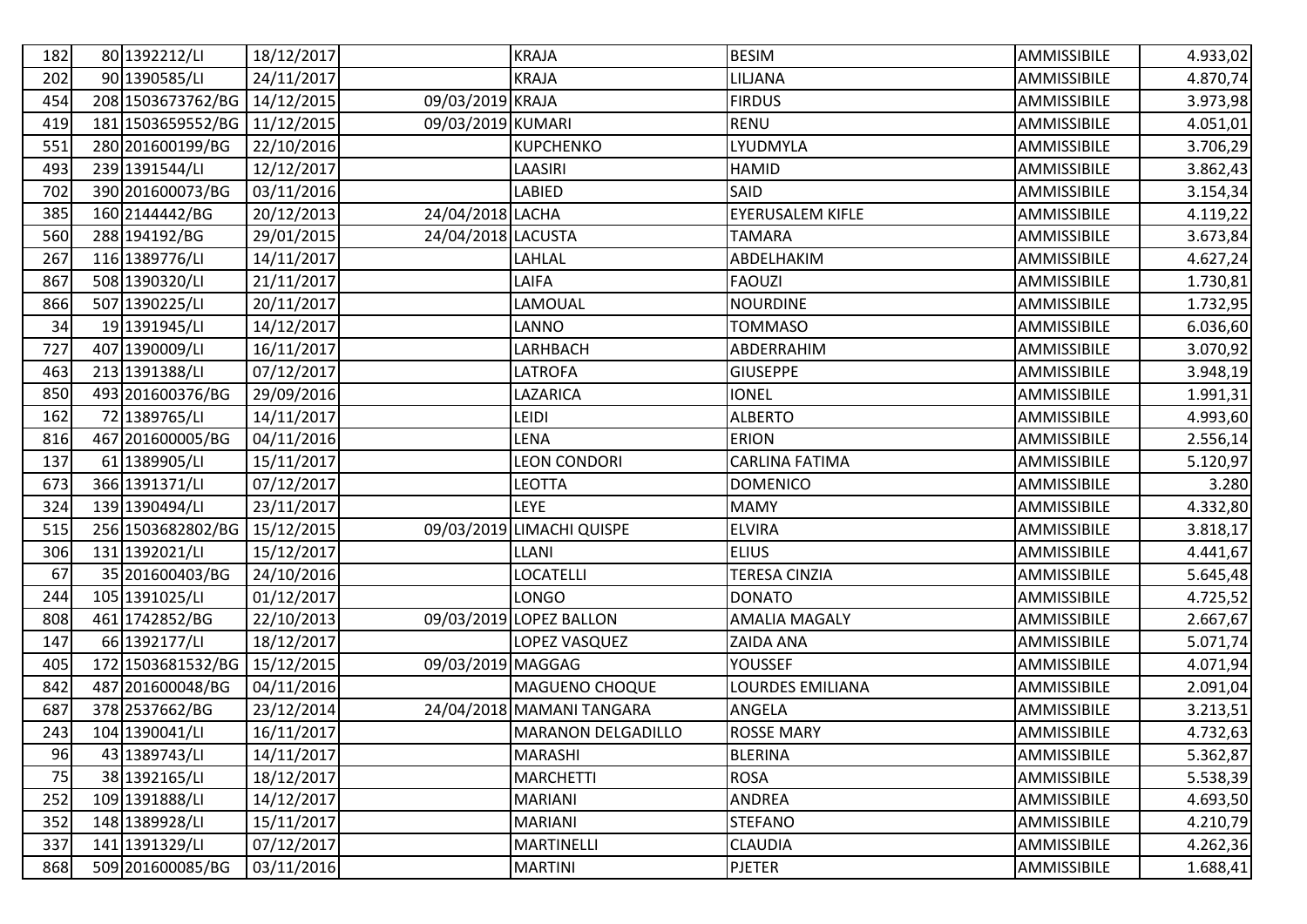| 512 | 253 96742/BG                 | 16/01/2015 | 24/04/2018 MARTINOLI |                               | <b>ELISABETTA</b>      | AMMISSIBILE | 3.824,49  |
|-----|------------------------------|------------|----------------------|-------------------------------|------------------------|-------------|-----------|
| 784 | 444 1391369/LI               | 07/12/2017 |                      | <b>MARTORANA</b>              | <b>TULLIO</b>          | AMMISSIBILE | 2.825,39  |
| 539 | 273 1390897/LI               | 30/11/2017 |                      | MARZAKI                       | <b>HOUSSINE</b>        | AMMISSIBILE | 3.752,53  |
| 30  | 18 1392546/LI                | 21/12/2017 |                      | <b>MASULLI</b>                | <b>FRANCESCO</b>       | AMMISSIBILE | 6.246,95  |
| 375 | 155 1503655172/BG            | 11/12/2015 |                      | 09/03/2019 MD HAROUN          | <b>SHEAK</b>           | AMMISSIBILE | 4.155,70  |
| 53  | 26 1390378/LI                | 22/11/2017 |                      | <b>MEFTAH</b>                 | <b>INSSAF</b>          | AMMISSIBILE | 5.782,01  |
| 558 | 286 2508072/BG               | 18/12/2014 | 24/04/2018 MEHMOOD   |                               | <b>HINA</b>            | AMMISSIBILE | 3.681,90  |
| 528 | 265 1503268072/BG            | 21/10/2015 | 09/03/2019 MEI       |                               | <b>IGNAZIO</b>         | AMMISSIBILE | 3.783,28  |
| 854 | 497 201600303/BG             | 10/10/2016 |                      | 20/03/2020 MELENDRES MANCILLA | <b>PEDRO</b>           | AMMISSIBILE | 1.909, 12 |
| 699 | 389 208762/BG                | 30/01/2015 | 24/04/2018 MENDOZA   |                               | <b>REYLAN</b>          | AMMISSIBILE | 3.159,98  |
| 500 | 246 183652/BG                | 28/01/2015 |                      | 24/04/2018 MENDOZA MINO       | MARIANA GRISELDA       | AMMISSIBILE | 3.845,77  |
| 546 | 276 1503649522/BG            | 10/12/2015 |                      | 09/03/2019 MENECES RODRIGUEZ  | <b>CINDA</b>           | AMMISSIBILE | 3.723,26  |
| 707 | 393 1503641032/BG            | 09/12/2015 | 09/03/2019 MENFOU    |                               | ABDELFATTAH            | AMMISSIBILE | 3.138,79  |
| 766 | 430 201600006/BG             | 04/11/2016 |                      | <b>MENNA</b>                  | CARMINE                | AMMISSIBILE | 2.889,65  |
| 154 | 68 1391675/LI                | 13/12/2017 |                      | <b>MENSAH</b>                 | <b>CHRISTIANA KUSI</b> | AMMISSIBILE | 5.000,56  |
| 751 | 421 201600106/BG             | 02/11/2016 | 20/03/2020 MENSAH    |                               | <b>NANA FLORENCE</b>   | AMMISSIBILE | 2.987,67  |
| 620 | 327 201600242/BG             | 17/10/2016 |                      | <b>MIFTAH</b>                 | SAID                   | AMMISSIBILE | 3.436,59  |
| 535 | 269 193762/BG                | 29/01/2015 | 09/03/2019 MIFTARI   |                               | <b>ISMAJLJ</b>         | AMMISSIBILE | 3.764,54  |
| 305 | 130 1389880/LI               | 15/11/2017 |                      | <b>MILESI</b>                 | <b>PAOLA</b>           | AMMISSIBILE | 4.441,80  |
| 613 | 325 2000172/BG               | 29/11/2013 | 09/03/2019 MILESI    |                               | PIERDAVIDE             | AMMISSIBILE | 3.468,19  |
| 525 | 263 1503661852/BG            | 11/12/2015 | 09/03/2019 MINI      |                               | <b>SERENA</b>          | AMMISSIBILE | 3.791,51  |
| 728 | 40882322/BG                  | 14/01/2015 | 24/04/2018 MINUTOLO  |                               | ANGELO                 | AMMISSIBILE | 3.069,76  |
| 665 | 360 1503698452/BG            | 16/12/2015 |                      | 09/03/2019 MOHAMMAD           | <b>MOHIUDDIN</b>       | AMMISSIBILE | 3.291,61  |
| 838 | 485 1503589482/BG 02/12/2015 |            |                      | 09/03/2019 MOHAMMAD           | <b>JOYNAL</b>          | AMMISSIBILE | 2.265,87  |
| 321 | 137 1391491/LI               | 11/12/2017 |                      | <b>MONTANO AGUILAR</b>        | <b>GLADIS</b>          | AMMISSIBILE | 4.357,74  |
| 765 | 429 201600289/BG             | 08/10/2016 | 20/03/2020 MONTI     |                               | <b>STEFANO</b>         | AMMISSIBILE | 2.892,60  |
| 570 | 294 201600337/BG             | 06/10/2016 |                      | <b>MONZON FIGUEREDO</b>       | <b>ROSAURA</b>         | AMMISSIBILE | 3.645,81  |
| 639 | 344 136142/BG                | 21/01/2015 | 24/04/2018 MORARIU   |                               | <b>VIORICA</b>         | AMMISSIBILE | 3.371,00  |
| 538 | 272 155612/BG                | 23/01/2015 |                      | 24/04/2018 MORILLO PACA       | <b>OVIDIO</b>          | AMMISSIBILE | 3.755,74  |
| 240 | 103 1391449/LI               | 11/12/2017 |                      | <b>MORZENTI</b>               | <b>CRISTINA</b>        | AMMISSIBILE | 4.757,39  |
| 752 | 422 201600055/BG             | 03/11/2016 |                      | <b>MOUJANE</b>                | <b>HASSANE</b>         | AMMISSIBILE | 2.985,11  |
| 832 | 479 1392129/LI               | 18/12/2017 |                      | <b>MOUKAFIH</b>               | <b>BOUCHRA</b>         | AMMISSIBILE | 2.350,39  |
| 433 | 19280312/BG                  | 14/01/2015 |                      | 20/03/2020 MOUL DOUIRA        | <b>MOHAMMED</b>        | AMMISSIBILE | 4.023,83  |
| 775 | 436 201600311/BG             | 10/10/2016 |                      | <b>MOYA HILARION</b>          | <b>DANIELA SONIA</b>   | AMMISSIBILE | 2.867,46  |
| 16  | 14 1391205/LI                | 05/12/2017 |                      | <b>MPIENGO</b>                | <b>KOUNGBA</b>         | AMMISSIBILE | 6.627, 62 |
| 120 | 52 1390566/LI                | 23/11/2017 |                      | MUNOZ CAMACHO                 | <b>VITALIA</b>         | AMMISSIBILE | 5.186,33  |
| 98  | 44 1390809/LI                | 29/11/2017 |                      | <b>MUNTEANU</b>               | <b>AURORA</b>          | AMMISSIBILE | 5.353,34  |
|     |                              |            |                      |                               |                        |             |           |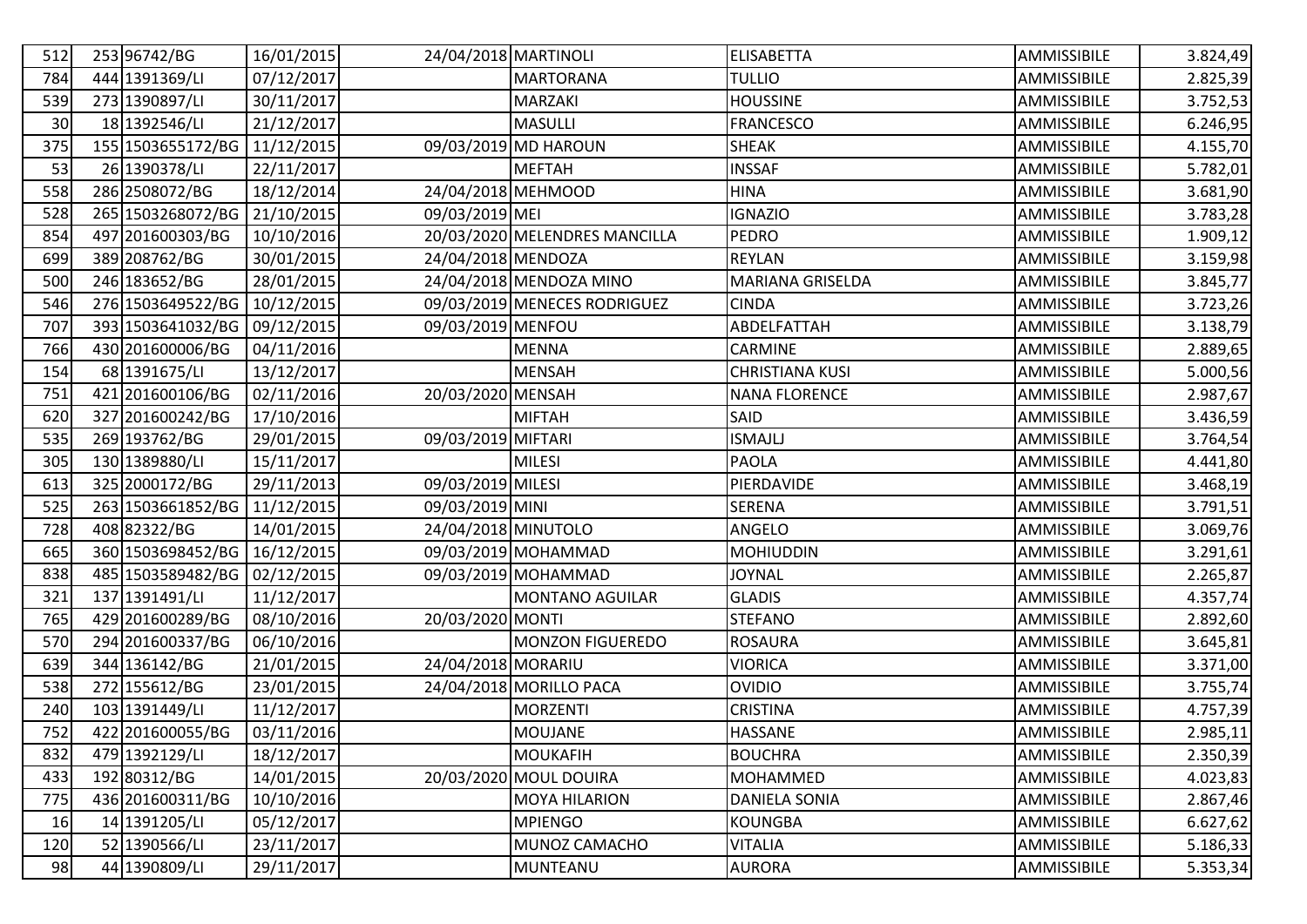| 14                      | 12 1390724/LI     | 27/11/2017 |                     | <b>MURATORE</b>             | <b>GIUSEPPE</b>        | AMMISSIBILE | 6.872,07 |
|-------------------------|-------------------|------------|---------------------|-----------------------------|------------------------|-------------|----------|
| 130                     | 57 1391309/LI     | 06/12/2017 |                     | MUSANTI CASANOVA MORO       | <b>ILARIA</b>          | AMMISSIBILE | 5.141,41 |
| 394                     | 165 2525692/BG    | 22/12/2014 |                     | 24/04/2018 MUSAU KISANGI    | <b>IRENE</b>           | AMMISSIBILE | 4.101,93 |
| 63                      | 32 1390265/LI     | 21/11/2017 |                     | <b>NABISUBI</b>             | <b>FARIDAH KATIMBO</b> | AMMISSIBILE | 5.662,03 |
| 637                     | 342 201600065/BG  | 02/11/2016 |                     | <b>NACHIT</b>               | <b>RABIA</b>           | AMMISSIBILE | 3.386,82 |
| 830                     | 477 177552/BG     | 27/01/2015 | 24/04/2018 NACLERIO |                             | <b>CONCETTA</b>        | AMMISSIBILE | 2.394,22 |
| 319                     | 135 1390581/LI    | 24/11/2017 |                     | <b>NASSIRI</b>              | <b>MUSTAPHA</b>        | AMMISSIBILE | 4.376,04 |
| 456                     | 209 1391185/LI    | 05/12/2017 |                     | <b>NASTI</b>                | <b>JESSICA</b>         | AMMISSIBILE | 3.968,31 |
| 229                     | 100 1391063/LI    | 01/12/2017 |                     | <b>NATALI</b>               | <b>GIUSEPPE</b>        | AMMISSIBILE | 4.785    |
| 714                     | 397 201600040/BG  | 04/11/2016 |                     | <b>NAVIA COCA</b>           | <b>AMPARITO</b>        | AMMISSIBILE | 3.114,41 |
| 675                     | 368 201600172/BG  | 25/10/2016 |                     | <b>NDIAYE</b>               | <b>BOUBACAR</b>        | AMMISSIBILE | 3.273,49 |
| 763                     | 428 201600260/BG  | 14/10/2016 |                     | <b>NDOYE</b>                | AISSATOU               | AMMISSIBILE | 2.897,22 |
| 621                     | 328 1391440/LI    | 11/12/2017 |                     | <b>NDRECKA</b>              | <b>LUAN</b>            | AMMISSIBILE | 3.435,18 |
| 449                     | 203 201600237/BG  | 17/10/2016 |                     | <b>NESPOLI</b>              | ANDREINO               | AMMISSIBILE | 3.984,54 |
| 459                     | 211 1503401632/BG | 09/11/2015 |                     | 09/03/2019 NETTY TOLA       | <b>HORTENCIA</b>       | AMMISSIBILE | 3.955,91 |
| 502                     | 248 201600091/BG  | 31/10/2016 |                     | <b>NIANE</b>                | <b>AWA</b>             | AMMISSIBILE | 3.840    |
| 62                      | 31 1391227/LI     | 05/12/2017 |                     | <b>NIKOLIC</b>              | <b>RUZA</b>            | AMMISSIBILE | 5.677,81 |
| 339                     | 143 1391211/LI    | 05/12/2017 |                     | <b>NORIS</b>                | <b>MARIA GRAZIA</b>    | AMMISSIBILE | 4.257,32 |
| 186                     | 82 1391516/LI     | 11/12/2017 |                     | <b>ODORIZZI</b>             | <b>MARCELLO MARIA</b>  | AMMISSIBILE | 4.922,87 |
| 204                     | 92 1391823/LI     | 14/12/2017 |                     | <b>OJEDA VILLEGAS</b>       | <b>CLAUDIA</b>         | AMMISSIBILE | 4.862,91 |
| 875                     | 516 1392113/LI    | 18/12/2017 |                     | <b>OLIVA DE FERNANDEZ</b>   | ROSA DELFINA           | AMMISSIBILE | 1.313,65 |
| 474                     | 222 208502/BG     | 30/01/2015 | 24/04/2018 ORISIO   |                             | <b>BARBARA</b>         | AMMISSIBILE | 3.906,08 |
| 497                     | 243 1503698242/BG | 16/12/2015 |                     | 09/03/2019 OROPEZA ORELLANA | <b>GARY</b>            | AMMISSIBILE | 3.848,25 |
| 442                     | 199 1391067/LI    | 01/12/2017 |                     | <b>ORTUSTE ANDIA</b>        | <b>MARCIANA</b>        | AMMISSIBILE | 3.999,99 |
| 829                     | 476 1391796/LI    | 13/12/2017 |                     | <b>OSEI</b>                 | <b>BEATRICE</b>        | AMMISSIBILE | 2.404,48 |
| 102                     | 46 1392120/LI     | 18/12/2017 |                     | OSUAGWU                     | BENEDETTA SANTINA      | AMMISSIBILE | 5.325,42 |
| 168                     | 74 1391615/LI     | 12/12/2017 |                     | OTALORA COCA                | <b>ROSA INES</b>       | AMMISSIBILE | 4.988,72 |
| 600                     | 313 1390760/LI    | 28/11/2017 |                     | <b>OUAISSA</b>              | <b>ISMAAIL</b>         | AMMISSIBILE | 3.531,51 |
| 720                     | 402 72112/BG      | 13/01/2015 | 09/03/2019 OUANNES  |                             | ANISSA                 | AMMISSIBILE | 3.102,18 |
| 491                     | 237 1391339/LI    | 07/12/2017 |                     | <b>OUCHIKH</b>              | <b>JAMAL</b>           | AMMISSIBILE | 3.867,26 |
| 518                     | 258 156902/BG     | 24/01/2015 | 24/04/2018 OUCHIKH  |                             | <b>MOHAMED</b>         | AMMISSIBILE | 3.804,42 |
| 709                     | 394 1391312/LI    | 06/12/2017 |                     | <b>OUJANA</b>               | <b>JAMAL</b>           | AMMISSIBILE | 3.135,26 |
| 718                     | 400 1503564662/BG | 28/11/2015 |                     | 09/03/2019 OUKADDOUR        | <b>KHALLAF</b>         | AMMISSIBILE | 3.105,81 |
| 746                     | 418 1391802/LI    | 14/12/2017 |                     | <b>OULAHYANE</b>            | LAHCEN                 | AMMISSIBILE | 3.000    |
| 792                     | 449 1390180/LI    | 20/11/2017 |                     | <b>OUNASSER</b>             | LAHSSEN                | AMMISSIBILE | 2.774,72 |
| 498                     | 244 45432/BG      | 12/01/2015 |                     | 24/04/2018 OVANDO CEREZO    | <b>EDIBERTA</b>        | AMMISSIBILE | 3.846,31 |
| $\overline{\mathbf{3}}$ | 3 1389784/LI      | 14/11/2017 |                     | PAGANI                      | <b>SILVANO</b>         | AMMISSIBILE | 7.661,82 |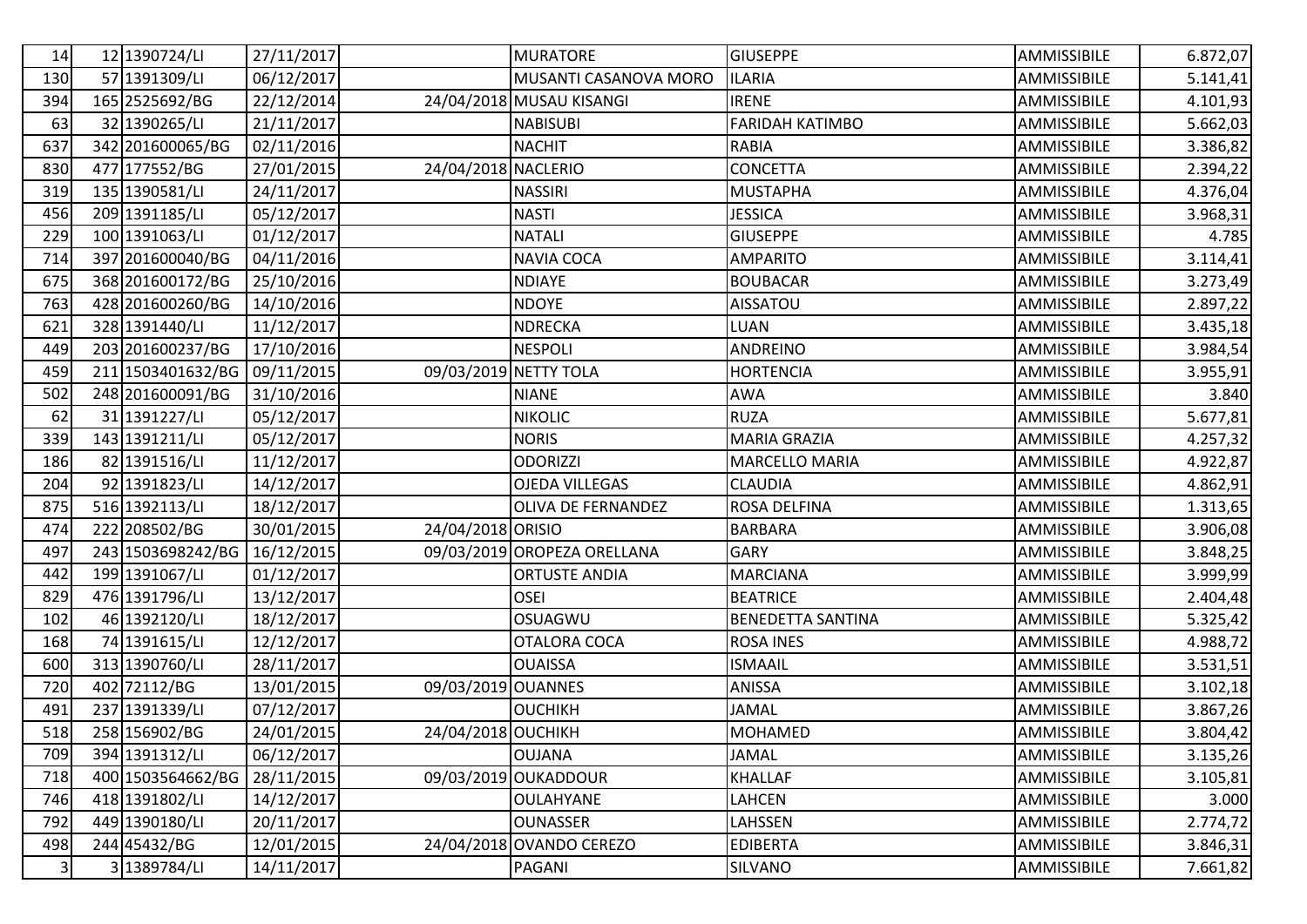| 10  | 8 1391228/LI      | 05/12/2017 |                     | <b>PANSERI</b>                | <b>MANUELE AMEDEO</b>     | AMMISSIBILE | 7.275,96  |
|-----|-------------------|------------|---------------------|-------------------------------|---------------------------|-------------|-----------|
| 869 | 510 176792/BG     | 27/01/2015 |                     | 24/04/2018 PARDO RIOS         | SILBERIA                  | AMMISSIBILE | 1.688,05  |
| 283 | 123 1391808/LI    | 14/12/2017 |                     | <b>PARIS</b>                  | <b>GIOVANNI</b>           | AMMISSIBILE | 4.564,40  |
| 12  | 10 1390841/LI     | 29/11/2017 |                     | <b>PATELLI</b>                | <b>CLAUDIO</b>            | AMMISSIBILE | 6.996,16  |
| 510 | 251 1389812/LI    | 14/11/2017 |                     | PELAEZ CORDOVA                | <b>CLEYDY</b>             | AMMISSIBILE | 3.826,22  |
| 796 | 453 201600358/BG  | 03/10/2016 |                     | PENA DE CHACON                | <b>ANA PATRICIA</b>       | AMMISSIBILE | 2.722,72  |
| 837 | 484 201600392/BG  | 14/10/2016 |                     | PEREDO QUINA                  | <b>CLAUDIA MARITZA</b>    | AMMISSIBILE | 2.272,67  |
| 662 | 357 1390373/LI    | 22/11/2017 |                     | PERFILIEVA                    | LARYSA                    | AMMISSIBILE | 3.300,09  |
| 858 | 501 1503511172/BG | 21/11/2015 | 09/03/2019 PERIC    |                               | <b>FROK</b>               | AMMISSIBILE | 1.835,38  |
| 245 | 106 1390816/LI    | 29/11/2017 |                     | <b>PERICO</b>                 | ANGELA                    | AMMISSIBILE | 4.714,54  |
| 461 | 212 122802/BG     | 20/01/2015 | 24/04/2018 PHANGOA  |                               | <b>CHARLES</b>            | AMMISSIBILE | 3.952,99  |
| 255 | 110 1391359/LI    | 07/12/2017 |                     | PIAZZONI                      | <b>GIOVANNA FRANCESCA</b> | AMMISSIBILE | 4.689,78  |
| 157 | 69 1391569/LI     | 12/12/2017 |                     | <b>PINNA</b>                  | <b>GIANLUCA</b>           | AMMISSIBILE | 4.995,23  |
| 468 | 217 1503675572/BG | 14/12/2015 |                     | 09/03/2019 PINTO DAZA         | <b>INGRID VANESSA</b>     | AMMISSIBILE | 3.933,81  |
| 295 | 126 1390910/LI    | 30/11/2017 |                     | <b>POMA</b>                   | MADDALENA                 | AMMISSIBILE | 4.499,60  |
| 794 | 451 1391740/LI    | 13/12/2017 |                     | PORCEL SURANO                 | <b>MARISOL</b>            | AMMISSIBILE | 2.737,75  |
| 193 | 85 1390292/LI     | 21/11/2017 |                     | PREVITALI                     | MARCELLO                  | AMMISSIBILE | 4.904,01  |
| 828 | 475 2536182/BG    | 23/12/2014 | 24/04/2018 PRIAN    |                               | <b>STEFAN LEONARD</b>     | AMMISSIBILE | 2.415,42  |
| 612 | 324 58212/BG      | 12/01/2015 | 24/04/2018 PRISNYAK |                               | <b>AURELIYA</b>           | AMMISSIBILE | 3.469,52  |
| 499 | 245 1390148/LI    | 17/11/2017 |                     | <b>PUTTI</b>                  | <b>MARIO</b>              | AMMISSIBILE | 3.845,90  |
| 758 | 426 201600269/BG  | 14/10/2016 |                     | <b>QERIMAJ</b>                | <b>YLBER</b>              | AMMISSIBILE | 2.950,10  |
| 657 | 355 1503672552/BG | 14/12/2015 |                     | 09/03/2019 QUINONEZ SOTOMAYOR | MARITZA ESTHELA           | AMMISSIBILE | 3.311,62  |
| 611 | 323 57882/BG      | 12/01/2015 |                     | 24/04/2018 QUISPE SANCHEZ     | <b>ELIANA</b>             | AMMISSIBILE | 3.472, 31 |
| 628 | 335 1503556172/BG | 27/11/2015 |                     | 09/03/2019 QUISPE SANCHEZ     | MIRIAN BERNARDINA         | AMMISSIBILE | 3.406,20  |
| 261 | 113 1390177/LI    | 20/11/2017 |                     | RADCHENKO                     | <b>EVGENIA</b>            | AMMISSIBILE | 4.643,26  |
| 601 | 314 1391428/LI    | 11/12/2017 |                     | <b>RAHMAN</b>                 | <b>MUNJUR</b>             | AMMISSIBILE | 3.530,25  |
| 605 | 317 1391571/LI    | 12/12/2017 |                     | <b>RAHMAN</b>                 | <b>ATAUR</b>              | AMMISSIBILE | 3.523,80  |
| 553 | 282 146962/BG     | 22/01/2015 | 09/03/2019 RAHMANI  |                               | RESMIJE                   | AMMISSIBILE | 3.696,70  |
| 184 | 81 1391284/LI     | 06/12/2017 |                     | <b>RAMA</b>                   | <b>FOTINI</b>             | AMMISSIBILE | 4.926,90  |
| 465 | 215 1391598/LI    | 12/12/2017 |                     | RAPIZZA                       | ANDREA                    | AMMISSIBILE | 3.944,78  |
| 638 | 343 1389907/LI    | 15/11/2017 |                     | <b>RAQIQ</b>                  | <b>KAOUTAR</b>            | AMMISSIBILE | 3.382,20  |
| 49  | 24 1390408/LI     | 22/11/2017 |                     | <b>RASHWAN</b>                | MOHAMED ESAM AWAD         | AMMISSIBILE | 5.832,01  |
| 692 | 382 206402/BG     | 30/01/2015 |                     | RAZIK                         | <b>LAHCEN</b>             | AMMISSIBILE | 3.187,25  |
| 57  | 29 1390693/LI     | 27/11/2017 |                     | <b>REBECCHI</b>               | <b>RITA</b>               | AMMISSIBILE | 5.724,54  |
| 54  | 27 1390613/LI     | 24/11/2017 |                     | <b>RECANATI</b>               | <b>FABIO</b>              | AMMISSIBILE | 5.760,14  |
| 663 | 358 1392210/LI    | 18/12/2017 |                     | <b>REVENCO</b>                | <b>GALINA</b>             | AMMISSIBILE | 3.299, 12 |
| 597 | 311 1391174/LI    | 04/12/2017 |                     | <b>RGUIBI</b>                 | AZIZA                     | AMMISSIBILE | 3.544, 31 |
|     |                   |            |                     |                               |                           |             |           |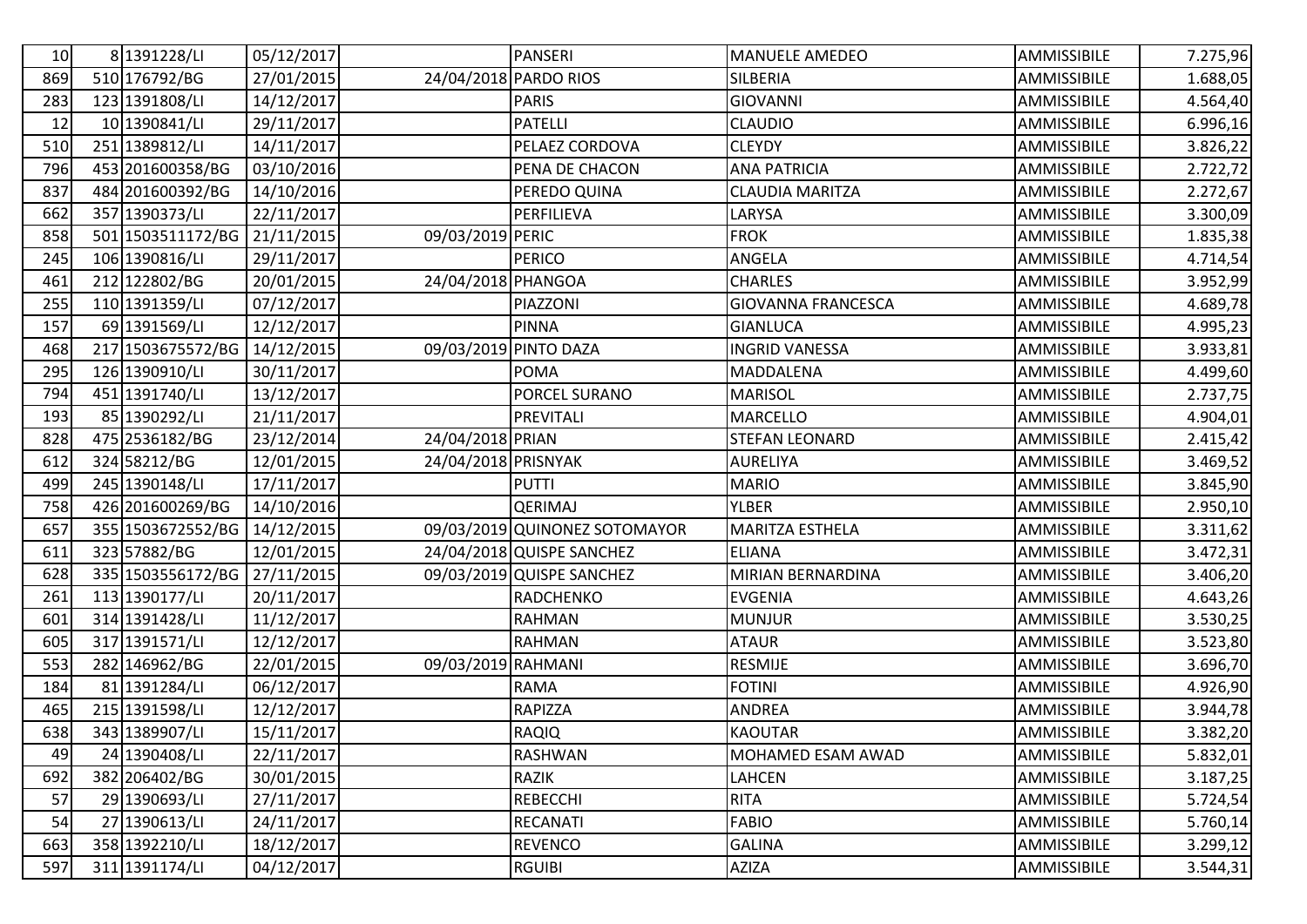| 129 | 56 1391456/LI     | 11/12/2017 |                    | <b>RICCARDO</b>                | <b>VINCENZO</b>        | AMMISSIBILE        | 5.143,48 |
|-----|-------------------|------------|--------------------|--------------------------------|------------------------|--------------------|----------|
| 647 | 349 1392011/LI    | 15/12/2017 |                    | <b>RIVETTO</b>                 | <b>EMILY IMAAN</b>     | AMMISSIBILE        | 3.337,74 |
| 653 | 353 1503511422/BG | 21/11/2015 | 09/03/2019 ROBERT  |                                | TONY                   | AMMISSIBILE        | 3.325,42 |
| 313 | 133 1391974/LI    | 15/12/2017 |                    | ROBLES HERRERA                 | <b>CLAUDIA ELI</b>     | AMMISSIBILE        | 4.396,39 |
| 478 | 225 1503692242/BG | 16/12/2015 |                    | 09/03/2019 RODRIGUEZ IBANEZ    | ANA MARIA              | AMMISSIBILE        | 3.893,10 |
| 548 | 278 201600220/BG  | 20/10/2016 |                    | RODRIGUEZ JIMENEZ              | <b>DANIELA</b>         | AMMISSIBILE        | 3.710,26 |
| 379 | 156 201600327/BG  | 07/10/2016 |                    | <b>RODRIGUEZ PARDO</b>         | <b>JOSE ALBERTO</b>    | AMMISSIBILE        | 4.134,26 |
| 841 | 486 112912/BG     | 19/01/2015 |                    | 24/04/2018 RODRIGUEZ QUINTEROS | <b>LIDIA</b>           | AMMISSIBILE        | 2.105,78 |
| 312 | 132 1391671/LI    | 13/12/2017 |                    | ROJAS LEDEZMA                  | <b>TELMA PAMELA</b>    | AMMISSIBILE        | 4.399,10 |
| 431 | 190 201600071/BG  | 03/11/2016 |                    | <b>ROJAS RIVAS</b>             | <b>VERONICA SILVIA</b> | <b>AMMISSIBILE</b> | 4.032,46 |
| 748 | 420 201600062/BG  | 03/11/2016 |                    | <b>ROJAS RODRIGUEZ</b>         | TANIA KATIUSCA         | <b>AMMISSIBILE</b> | 2.992,79 |
| 537 | 271 1503394692/BG | 06/11/2015 |                    | 09/03/2019 ROSALES MAYO        | <b>MARIA MILAGROS</b>  | AMMISSIBILE        | 3.755,83 |
| 626 | 333 184612/BG     | 28/01/2015 | 24/04/2018 ROTA    |                                | <b>CRISTINA</b>        | AMMISSIBILE        | 3.413,57 |
| 729 | 409 1391964/LI    | 14/12/2017 |                    | <b>ROTA</b>                    | <b>ROBERTA</b>         | AMMISSIBILE        | 3.066,45 |
| 134 | 60 1391817/LI     | 14/12/2017 |                    | <b>ROTA SPERTI</b>             | <b>MATTEO</b>          | AMMISSIBILE        | 5.123,98 |
| 783 | 443 201600064/BG  | 03/11/2016 |                    | <b>RRUGA</b>                   | LULZIM                 | AMMISSIBILE        | 2.826,78 |
| 181 | 79 1390196/LI     | 20/11/2017 |                    | <b>RUBBOLI</b>                 | <b>MAURIZIO</b>        | AMMISSIBILE        | 4.941,05 |
| 270 | 118 1390966/LI    | 30/11/2017 |                    | RUSSO FACCIAZZA                | MASSIMILIANO           | AMMISSIBILE        | 4.618,16 |
| 91  | 41 1391487/LI     | 11/12/2017 |                    | <b>RUSU</b>                    | <b>GRIGORE</b>         | AMMISSIBILE        | 5.424,83 |
| 547 | 277 1503343332/BG | 30/10/2015 |                    | 09/03/2019 SA'A NGONKAPON      | <b>FRANCIS</b>         | AMMISSIBILE        | 3.716,59 |
| 194 | 86 1391042/LI     | 01/12/2017 |                    | SADAKOVA                       | <b>RAISA</b>           | AMMISSIBILE        | 4.896,21 |
| 634 | 340 156742/BG     | 24/01/2015 | 24/04/2018 SADEQ   |                                | <b>FATIHA</b>          | <b>AMMISSIBILE</b> | 3.393,77 |
| 791 | 448 201600231/BG  | 18/10/2016 |                    | SADEQ                          | <b>ALI</b>             | AMMISSIBILE        | 2.781,49 |
| 232 | 101 1392135/LI    | 18/12/2017 |                    | SALA                           | <b>CLAUDIO</b>         | AMMISSIBILE        | 4.785    |
| 671 | 365 1503698992/BG | 16/12/2015 | 09/03/2019 SALIM   |                                | <b>AZIZ</b>            | AMMISSIBILE        | 3.285,06 |
| 756 | 424 1391095/LI    | 04/12/2017 |                    | SAMB                           | <b>BIRAME</b>          | AMMISSIBILE        | 2.963,34 |
| 388 | 161 204752/BG     | 30/01/2015 | 24/04/2018 SAMBARE |                                | SOULEYMANE             | AMMISSIBILE        | 4.111,45 |
| 496 | 242 1391733/LI    | 13/12/2017 |                    | SANCHEZ MONTANO                | <b>EDUARDO</b>         | AMMISSIBILE        | 3.849,24 |
| 13  | 11 1390393/LI     | 22/11/2017 |                    | <b>SANTINI</b>                 | <b>DANIEL</b>          | AMMISSIBILE        | 6.996,16 |
| 473 | 221 201600080/BG  | 03/11/2016 |                    | SAQI                           | <b>AZIZA</b>           | <b>AMMISSIBILE</b> | 3.906,89 |
| 9   | 7 1391209/LI      | 05/12/2017 |                    | <b>SARACI</b>                  | <b>KLODJAN</b>         | AMMISSIBILE        | 7.308,76 |
| 470 | 218 1923722/BG    | 19/11/2013 |                    | 09/03/2019 SARMIENTO LOAYZA    | <b>JULIA</b>           | AMMISSIBILE        | 3.920,78 |
| 427 | 187 141642/BG     | 22/01/2015 |                    | 24/04/2018 SAWADOGO            | ARZOUMA JEREMIE        | AMMISSIBILE        | 4.036,13 |
| 818 | 468 1389790/LI    | 14/11/2017 |                    | <b>SCOLA</b>                   | <b>PATRIZIA</b>        | AMMISSIBILE        | 2.548,59 |
| 127 | 55 1391187/LI     | 05/12/2017 |                    | <b>SCURRIA</b>                 | <b>GAETANO</b>         | AMMISSIBILE        | 5.156,67 |
| 495 | 241 1390829/LI    | 29/11/2017 |                    | <b>SECK</b>                    | <b>KINE MARIAMA</b>    | AMMISSIBILE        | 3.850,24 |
| 725 | 406 1503400052/BG | 09/11/2015 | 09/03/2019 SECK    |                                | <b>DAME</b>            | AMMISSIBILE        | 3.076,24 |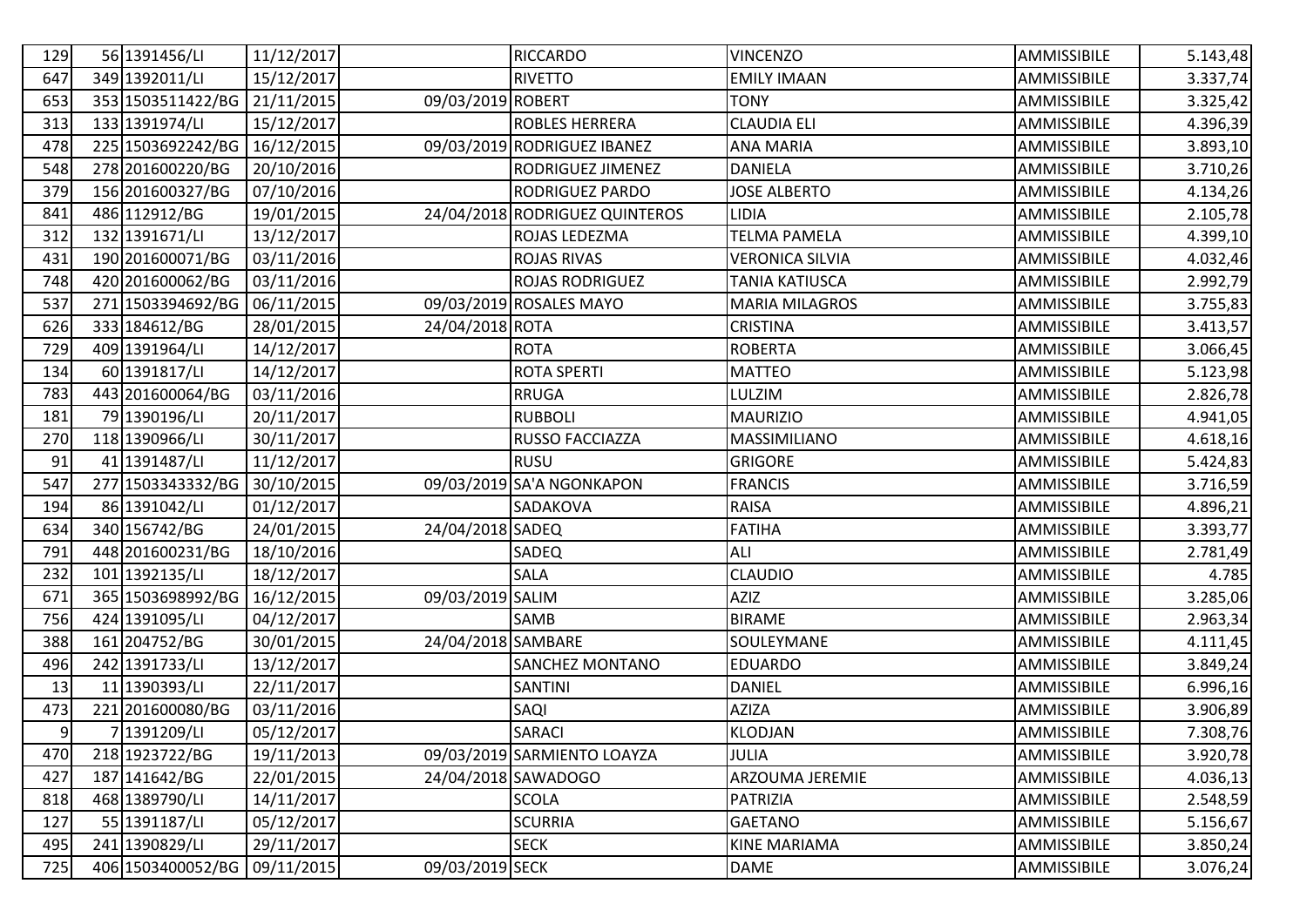| 656 | 354 1391916/LI    | 14/12/2017 |                       | SELANIKU                   | <b>VERA</b>             | AMMISSIBILE | 3.314,15 |
|-----|-------------------|------------|-----------------------|----------------------------|-------------------------|-------------|----------|
| 664 | 359 2110582/BG    | 16/12/2013 | 09/03/2019 SELIMI     |                            | <b>DRITE</b>            | AMMISSIBILE | 3.295,87 |
| 359 | 150 154842/BG     | 23/01/2015 |                       | SELLAM                     | <b>MOHAMED</b>          | AMMISSIBILE | 4.190,17 |
| 872 | 513 201600070/BG  | 03/11/2016 |                       | SELLAM                     | <b>RACHID</b>           | AMMISSIBILE | 1.558,46 |
| 607 | 319 1391578/LI    | 12/12/2017 |                       | SEMPERTEGUI SURANO         | <b>MARIA MARTINA</b>    | AMMISSIBILE | 3.508,39 |
| 443 | 200 1503507002/BG | 20/11/2015 | 20/03/2020 SENE       |                            | AMADOU BASSIROU         | AMMISSIBILE | 3.993,87 |
| 694 | 384 1392170/LI    | 18/12/2017 |                       | <b>SEREME</b>              | ADJARATOU               | AMMISSIBILE | 3.186,37 |
| 187 | 83 1390506/LI     | 23/11/2017 |                       | <b>SERTORI</b>             | LAURA                   | AMMISSIBILE | 4.917,87 |
| 797 | 454 2014392/BG    | 03/12/2013 | 09/03/2019 SFONDRINI  |                            | <b>MARCO</b>            | AMMISSIBILE | 2.715,39 |
| 602 | 315 2550332/BG    | 29/12/2014 | 24/04/2018 SIGNORELLI |                            | ZELDA                   | AMMISSIBILE | 3.530,20 |
| 813 | 464 201600354/BG  | 04/10/2016 |                       | <b>SIKDER</b>              | <b>LITON</b>            | AMMISSIBILE | 2.588,90 |
| 874 | 515 201600101/BG  | 28/10/2016 | 20/03/2020 SIKDER     |                            | <b>DELOWAR</b>          | AMMISSIBILE | 1.432,57 |
| 399 | 168 1839662/BG    | 06/11/2013 | 09/03/2019 SILVESTRI  |                            | <b>DANIELA</b>          | AMMISSIBILE | 4.083,31 |
| 5   | 5 1391262/LI      | 05/12/2017 |                       | <b>SIMONCINI</b>           | <b>ELISABETTA</b>       | AMMISSIBILE | 7.534,79 |
| 400 | 169 1503251672/BG | 20/10/2015 | 09/03/2019 SINGH      |                            | <b>JAGTAR</b>           | AMMISSIBILE | 4.080,26 |
| 559 | 287 5282/BG       | 02/01/2015 | 24/04/2018 SINGH      |                            | <b>DHIAN</b>            | AMMISSIBILE | 3.676,81 |
| 705 | 392 201600171/BG  | 25/10/2016 |                       | <b>SINGH</b>               | <b>DHARMINDER</b>       | AMMISSIBILE | 3.144,56 |
| 870 | 511 1503698202/BG | 16/12/2015 | 09/03/2019 SINGH      |                            | <b>MANJINDER</b>        | AMMISSIBILE | 1.670,91 |
| 641 | 345 1390461/LI    | 22/11/2017 |                       | <b>SMOUNI</b>              | SAMIRA                  | AMMISSIBILE | 3.368,55 |
| 578 | 299 37622/BG      | 09/01/2015 |                       | 24/04/2018 SOLIS MONTANO   | <b>JUAN CARLOS</b>      | AMMISSIBILE | 3.618,08 |
| 15  | 13 1392065/LI     | 15/12/2017 |                       | SOLOVOVA                   | OKSANA VLADIMROVNA      | AMMISSIBILE | 6.871    |
| 541 | 274 1390834/LI    | 29/11/2017 |                       | SPINELLI                   | RAFFAELE                | AMMISSIBILE | 3.748,99 |
| 594 | 308 1503695062/BG | 16/12/2015 | 09/03/2019 STOICA     |                            | ELENA LACRAMIOARA       | AMMISSIBILE | 3.557,30 |
| 47  | 23 1390848/LI     | 29/11/2017 |                       | STRAMAGLIA                 | <b>SIMONA</b>           | AMMISSIBILE | 5.869,46 |
| 422 | 183 1389920/LI    | 15/11/2017 |                       | <b>SUARDI</b>              | <b>BRUNA</b>            | AMMISSIBILE | 4.045,18 |
| 568 | 292 1390457/LI    | 22/11/2017 |                       | <b>SUDOOLLAH</b>           | <b>MARIE CHRISTIANE</b> | AMMISSIBILE | 3.652,12 |
| 606 | 318 4102/BG       | 02/01/2015 | 24/04/2018 SUSANI     |                            | SAMUELE                 | AMMISSIBILE | 3.510,43 |
| 836 | 483 201600196/BG  | 25/10/2016 |                       | <b>TAGOE</b>               | <b>THERESA</b>          | AMMISSIBILE | 2.280,12 |
| 575 | 297 201600316/BG  | 10/10/2016 |                       | TAHRI                      | <b>RACHID</b>           | AMMISSIBILE | 3.625,86 |
| 831 | 478 1391375/LI    | 07/12/2017 |                       | <b>TAYER</b>               | SAADIA                  | AMMISSIBILE | 2.367,33 |
| 635 | 341 1503650612/BG | 10/12/2015 |                       | 09/03/2019 TELLO CASTRO    | <b>RENE HIPOLITO</b>    | AMMISSIBILE | 3.391,14 |
| 103 | 47 1390311/LI     | 21/11/2017 |                       | <b>TERRACCIANO</b>         | ALESSANDRO              | AMMISSIBILE | 5.300,84 |
| 139 | 63 1391885/LI     | 14/12/2017 |                       | <b>TERRAZAS FLORES</b>     | <b>CELIA GLADIZ</b>     | AMMISSIBILE | 5.107,61 |
| 669 | 363 1503343722/BG | 30/10/2015 |                       | 09/03/2019 THIONGANE       | PAPA MORO               | AMMISSIBILE | 3.289,78 |
| 879 | 520 201600300/BG  | 06/10/2016 |                       | <b>THIOYE</b>              | MAMADOU MOUSTAPHA       | AMMISSIBILE | 692,37   |
| 452 | 206 208852/BG     | 30/01/2015 |                       | 24/04/2018 TORRES CARRASCO | <b>MARIA JOSE</b>       | AMMISSIBILE | 3.981,11 |
| 485 | 232 1391343/LI    | 07/12/2017 |                       | <b>TOUIL</b>               | SAID                    | AMMISSIBILE | 3.879,38 |
|     |                   |            |                       |                            |                         |             |          |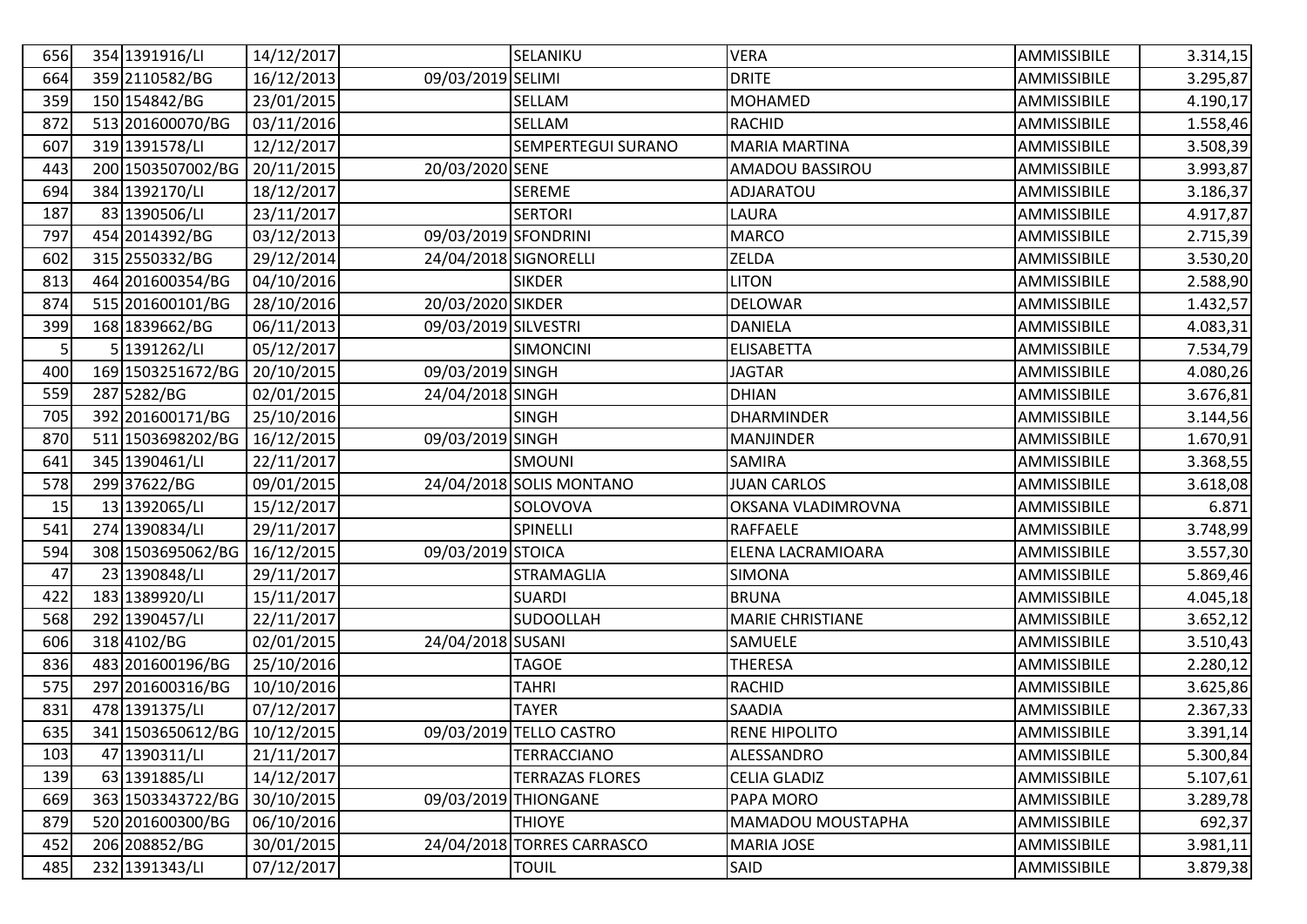| 781 | 442 1392214/LI    | 18/12/2017 |                    | <b>TOUNSSI</b>              | <b>FATIMA</b>                 | AMMISSIBILE | 2.842,04 |
|-----|-------------------|------------|--------------------|-----------------------------|-------------------------------|-------------|----------|
| 679 | 371 205682/BG     | 30/01/2015 | 09/03/2019 TRAORE  |                             | MAIMOUNA                      | AMMISSIBILE | 3.252,27 |
| 660 | 356 1503321802/BG | 28/10/2015 |                    | 09/03/2019 TRUJILLO ESCOBAR | <b>MARINA GLORIA</b>          | AMMISSIBILE | 3.308,05 |
| 233 | 102 1389914/LI    | 15/11/2017 |                    | <b>TUCI</b>                 | ARIEL                         | AMMISSIBILE | 4.785    |
| 438 | 196 1391093/LI    | 04/12/2017 |                    | <b>TURANI</b>               | <b>SEVERINA</b>               | AMMISSIBILE | 4.013,34 |
| 406 | 173 1503639122/BG | 09/12/2015 | 09/03/2019 UDDIN   |                             | <b>NASIR</b>                  | AMMISSIBILE | 4.071,14 |
| 629 | 336 201600160/BG  | 25/10/2016 |                    | <b>UWUROYA</b>              | <b>HELEN</b>                  | AMMISSIBILE | 3.405,39 |
| 29  | 17 1389804/LI     | 14/11/2017 |                    | <b>VACCHINI</b>             | <b>MONICA MARTA</b>           | AMMISSIBILE | 6.248,96 |
| 458 | 210 201600195/BG  | 25/10/2016 |                    | <b>VALENTE</b>              | <b>DONATELLA</b>              | AMMISSIBILE | 3.963,62 |
| 873 | 514 1390335/LI    | 21/11/2017 |                    | <b>VALENZUELA NORBIS</b>    | <b>JOSE EMILIO</b>            | AMMISSIBILE | 1.439,46 |
| 490 | 236 1392243/LI    | 19/12/2017 |                    | <b>VALENZUELA QUISHPE</b>   | MONICA ALEXANDRA              | AMMISSIBILE | 3.870,90 |
| 263 | 114 1391415/LI    | 11/12/2017 |                    | VANNACCI                    | <b>DOMIZIO</b>                | AMMISSIBILE | 4.637,24 |
| 593 | 307 1391353/LI    | 07/12/2017 |                    | <b>VARGAS MONRROY</b>       | MARIA ALEJANDRA               | AMMISSIBILE | 3.567,14 |
| 249 | 108 1391707/LI    | 13/12/2017 |                    | <b>VARGAS VINCHACA</b>      | <b>DELIA</b>                  | AMMISSIBILE | 4.700,28 |
| 287 | 125 1391147/LI    | 04/12/2017 |                    | VAVASSORI                   | <b>GIORGIA</b>                | AMMISSIBILE | 4.559,85 |
| 648 | 350 208962/BG     | 30/01/2015 |                    | 09/03/2019 VELA TOMAS       | <b>GIOVANNI VLADIMIR</b>      | AMMISSIBILE | 3.333,79 |
| 192 | 84 1390767/LI     | 28/11/2017 |                    | <b>VELASQUEZ VEJARANO</b>   | ROSA JOVITA                   | AMMISSIBILE | 4.904,43 |
| 450 | 204 203622/BG     | 30/01/2015 |                    | 09/03/2019 VELAZCO OBREGON  | <b>CESAR ABAD</b>             | AMMISSIBILE | 3.983,48 |
| 513 | 254 1391977/LI    | 05/12/2017 |                    | <b>VENERE</b>               | <b>GREGORIO</b>               | AMMISSIBILE | 3.824,17 |
| 807 | 460 1392157/LI    | 18/12/2017 |                    | <b>VERDEZOTO QUISHPE</b>    | JANNETH ALEJANDRA             | AMMISSIBILE | 2.671,92 |
| 58  | 30 1389897/LI     | 15/11/2017 |                    | <b>VERONESI</b>             | <b>ALFREDO</b>                | AMMISSIBILE | 5.709,10 |
| 418 | 180 201600387/BG  | 28/10/2016 |                    | VILLARROEL VELASQUEZ        | <b>MARISOL</b>                | AMMISSIBILE | 4.052,37 |
| 17  | 15 1391256/LI     | 05/12/2017 |                    | <b>VISCOVO</b>              | <b>CINZIA</b>                 | AMMISSIBILE | 6.569,57 |
| 282 | 122 1392023/LI    | 15/12/2017 |                    | VLASCEANU                   | <b>MIOARA</b>                 | AMMISSIBILE | 4.567,81 |
| 814 | 465 1392130/LI    | 18/12/2017 |                    | WAWA GEDARA                 | ASHAN THILANGA SAGU WIJERATNE | AMMISSIBILE | 2.566,23 |
| 723 | 405 1391554/LI    | 12/12/2017 |                    | <b>WEWA GEDARA</b>          | RUKSHAN SHANAKA WIJERATNE     | AMMISSIBILE | 3.094,56 |
| 398 | 167 193612/BG     | 29/01/2015 | 20/03/2020 XHAKAJ  |                             | LEONARD                       | AMMISSIBILE | 4.083,68 |
| 567 | 291 1503490722/BG | 19/11/2015 |                    | 09/03/2019 YANOVSKYY        | VASYL                         | AMMISSIBILE | 3.653,25 |
| 11  | 91503695442/BG    | 16/12/2015 | 09/03/2019 YARHZOU |                             | MOHAMMED                      | AMMISSIBILE | 7.143,17 |
| 420 | 182 69412/BG      | 13/01/2015 | 24/04/2018 YASAR   |                             | <b>IBRAHIM HALIL</b>          | AMMISSIBILE | 4.048,90 |
| 685 | 376 1391784/LI    | 13/12/2017 |                    | ZAIANE                      | SABAH                         | AMMISSIBILE | 3.224    |
| 630 | 337 154952/BG     | 23/01/2015 | 24/04/2018 ZAIKINA |                             | NADEZDA                       | AMMISSIBILE | 3.403,20 |
| 113 | 50 1390750/LI     | 28/11/2017 |                    | ZAKIR                       | <b>HANANE</b>                 | AMMISSIBILE | 5.231,08 |
| 41  | 22 1391982/LI     | 15/12/2017 |                    | ZAMBETTI                    | <b>STEFANO</b>                | AMMISSIBILE | 5.892,67 |
| 690 | 380 1390237/LI    | 20/11/2017 |                    | ZEBALLOS GUZMAN             | <b>JHUDITH MELODY</b>         | AMMISSIBILE | 3.190,13 |
| 747 | 419 118822/BG     | 19/01/2015 | 24/04/2018 ZELADA  |                             | AMILKAR                       | AMMISSIBILE | 2.996,89 |
| 871 | 512 201600294/BG  | 11/10/2016 |                    | ZELADA GARCIA DE ZELADA     | <b>YINGUER</b>                | AMMISSIBILE | 1.614,67 |